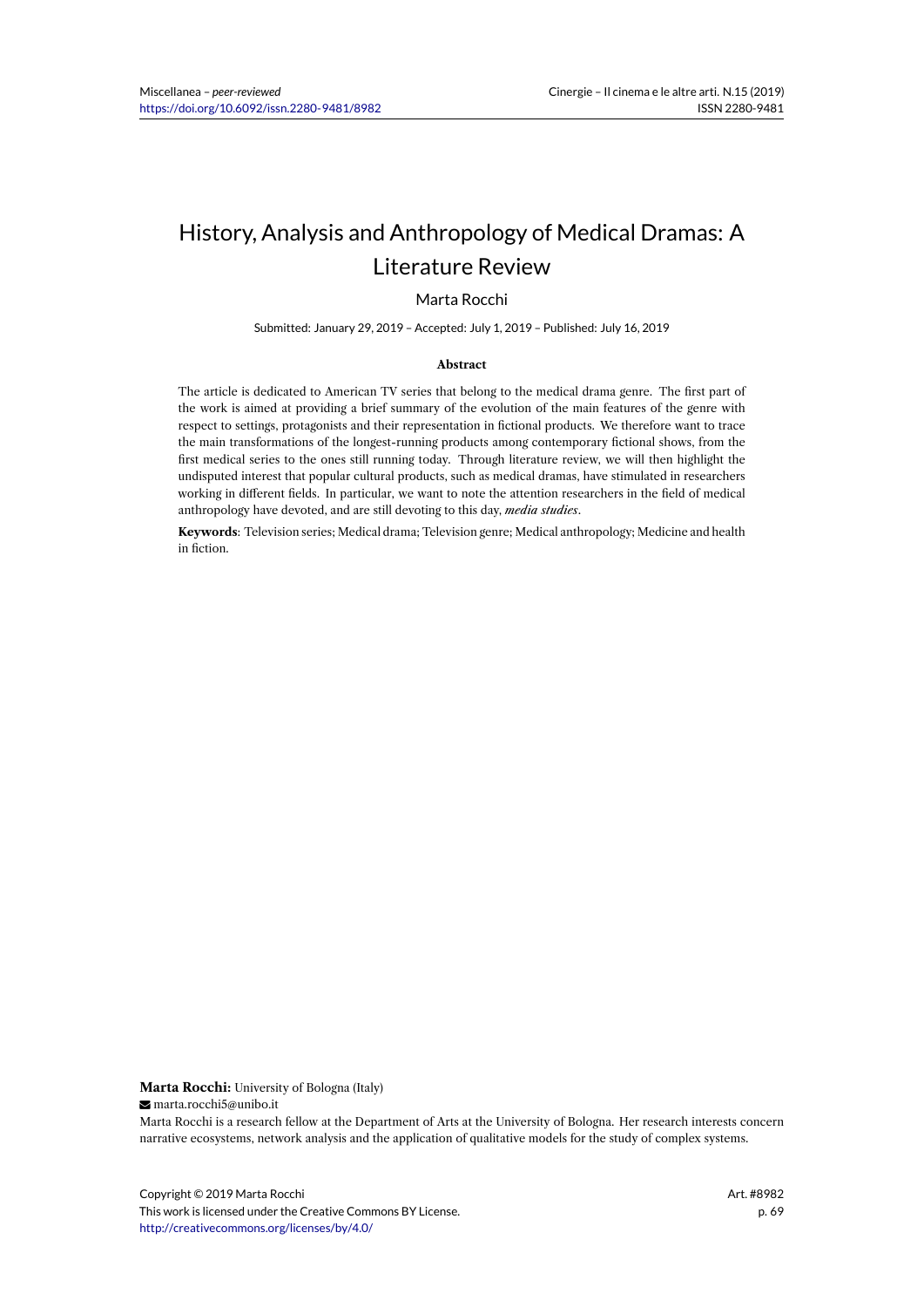## **1 Introduction**

The drama genre is normally associated with fictional serial products that present dramatic themes and plots, characterized by strong emotional intensity. The category of the drama contains various sub-genres attributable to professional dramas (detective drama, crime drama, medical drama), which are very popular. Already in the Nineties, researchers reflected on the fact that

there has never been a time, until the last fifty years, when a majority of any population had regular and constant access to drama, and used this access. […] it seems probable that in societies like Britain and the United States more drama is watched in a week or weekend, by the majority of viewers, than would have been watched in a year or in some cases a lifetime in any previous historical period (Williams 1992: 52).

What was predicted in the Nineties as far as the growth in popularity of dramas is concerned has developed into binge watching, that is the intensive consumption of serial products by the viewer, who has the possibility to watch many episodes or an entire series over a short period of time (Matrix 2014, Jenner 2017).

As part of the drama genre, American medical drama has gained strong value as one of the most followed and loved products by the audience. *E.R.* (NBC, 1994–2009), at the peak of its success (1998) attracted more than 47 million viewers per week (Carter 2009). Seventeen years later, in autumn 2015, the series premiere of *Code Black* (CBS, 2015–2018) was ranked first based on viewers and audience from 25 to 54 years of age (Dixon 2015), demonstrating the enormous success of the genre. One more proof of the continuous interest for this product is *Grey's Anatomy* (ABC, 2005–), which has now been confirmed for its sixteenth and seventeenth seasons, thus becoming the longest-running ABC prime time TV series, surpassing *The Adventures of Ozzie and Harriett* (ABC, 1952–1966). Considering its fourteenth season, *Grey's Anatomy* has become the first most watched ABC drama series among an audience aged from 18 to 49, it falls within the first five if we consider broadcast TV, and it holds the second place as far as the total audience is concerned, behind another medical drama, *The Good Doctor* (ABC, 2017–).<sup>1</sup> The audiences have a fundamental role in determining the success or the decline of the various genres that are exposed to fluctuations in their preferences (Penati 2017: 84), hence it is evident that medical drama has confirmed its success in the contemporary *mediascape* and has strengthened its role among TV series. Even though a number of medical series are not airing anymore, the accessibility via services like Netflix, [wh](#page-1-0)ich has recently reached 125 million subscribers (Fiegerman 2018), allows these products to still be available for a large audience. The undeniable success of the medical genre is solely attributable to television (Grignaffini 2004: 74), as neither radio, cinema nor literature have managed to effectively represent it, most probably because the specificity of the genre requires a visual experience where the use of technical medical terms are associated to the monstrative value. As a matter of fact, despite the existence of novels set in hospitals, they have never become material for a series (except the six books $2$  that launched the character of Dr. Kildare in the Thirties).

To the television success of the medical genre and the curiosity of the many researchers, who have investigated and are still investigating this product, corresponds great interest by the suppliers of medical equi[pm](#page-1-1)ent who, through TV series, manage to promote their products and hence demonstrate the efficiency of product placement in fictional shows (Courbet 1999).

Given the central role of American medical drama this review is aimed at providing: i) historical background of audiovisual fictional products set in hospitals (medical dramas) in order to contextualize them and highlight their main developments, and ii) an overview on the numerous studies that have analysed said products, each with its own objectives and through different approaches, both on a national and international level and either from the point of view of the production or that of the audience. This review hence takes into consideration the current developments of research related to fictional medical dramas showing the rich scenario of topics and approaches: studies on genre and textuality (considering them both as a linguistic product and as part of the field of *media studies*), studies on melodramatic connotation, detailed analyses on moral, religious and racial

<sup>1.</sup> ABC 2017–18 Season Ratings, retrieved on June 2018 from https://tvseriesfinale.com/tv-show/abc-2017-18-season-ratings/.

<span id="page-1-1"></span><span id="page-1-0"></span><sup>2.</sup> The character of Dr. Kildare was the protagonist of the following books: *The Secret of Dr. Kildare*, *Calling Dr. Kildare*, *Young Dr. Kildare*, *Dr. Kildare Takes Charge*, *Dr. Kildare's Secret Romance*, *Dr. Kildare's Finest Hour*.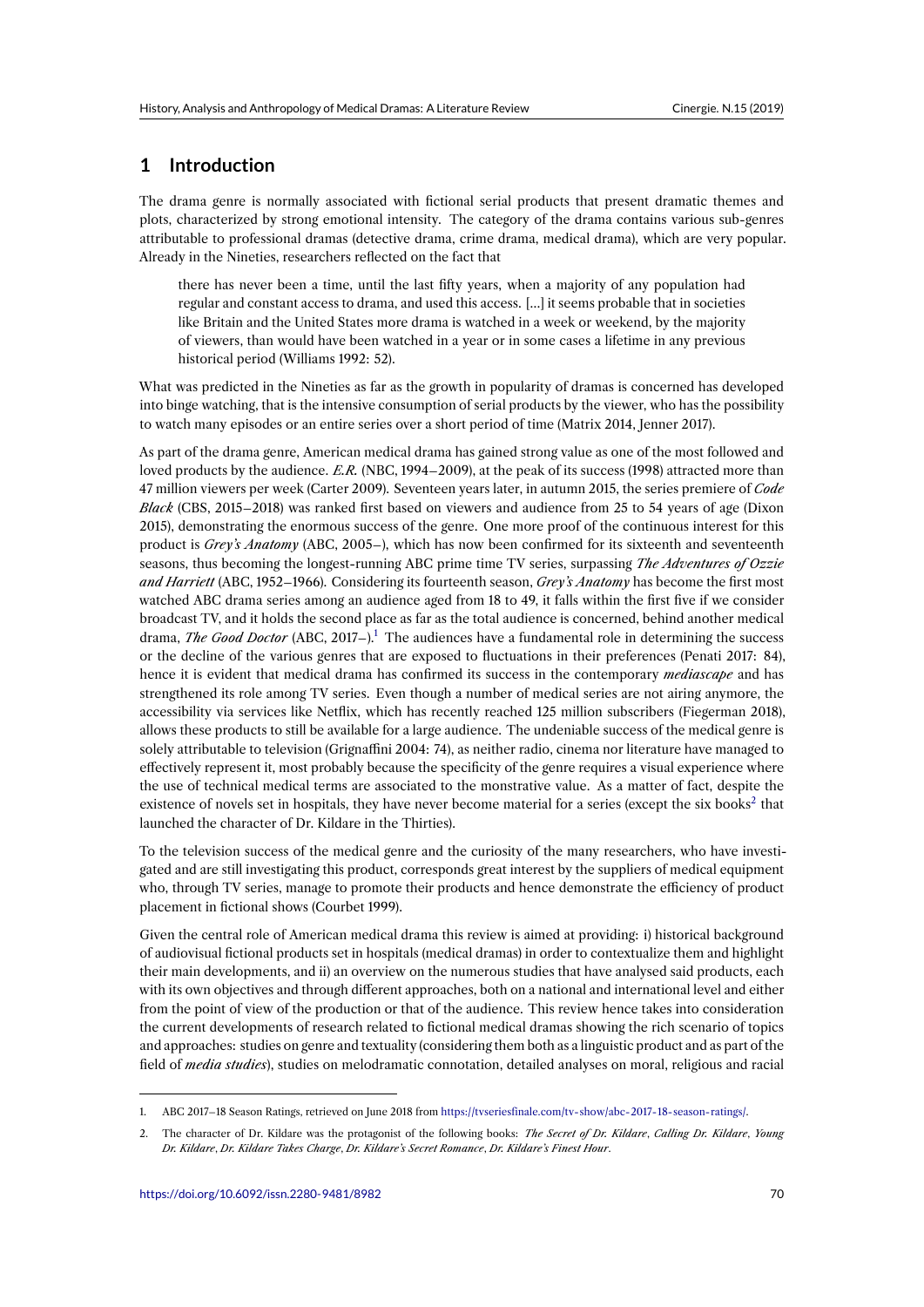issues, gender studies, anthropological studies and other innovative research involving the use of qualitative models, social network analysis and artificial intelligence.

# **2 The evolution of medical dramas**

The name *medical drama* derives from its formal and content characteristics: the first refer to the context the events are integrated in, that is the environment of the hospital, hence to the characterization of the protagonists and the characters (doctors, doctors in training, nurses, patients); the latter are related to the narrative register, that is — in this case — the narrative linked to the genre that refers to medical cases, professional relationships, and sentimental storylines involving the protagonists.

Medical dramas debuted on television in the Fifties, and among the earliest fictional shows launching this genre we find *City Hospital* (CBS, 1951–1953), *Medic* (NBC, 1954–1956) and *Dr. Kildare* (NBC, 1961–1966). Since the very beginning, medical dramas have relied on the realism used to depict the suffering patients, the staff and the environment of the hospital to attract the attention of the audience (Jacobs 2001: 24) "with the goal of sustaining mass market consumption of television programming" (Serrone et al. 2018: 2). *Medic* revolutionised the way medicine was conceived and described, as many episodes were filmed in actual hospitals and clinics, with real doctors and nurses starring as actors.<sup>3</sup> The influence of medical TV series has been recognized since the very beginning, and in 1955 the American Medical Association (AMA) created a committee, the *Physicians' Advisory Committee for Radio, Television and Motion Pictures,* with the aim of imposing control on the medical issues tackled by series (Turow 1996: 1241). Brembilla (2018: 36), by considering American television and going through the various genre[s](#page-2-0) appeared on TV during the television eras as theorized by Lotz (2014), highlights the fact that prime time network era (1950–1980 ca.) saw medical drama as one of its most prominent trends. The first serial products were characterized by fixed protagonists and standalone episodes with a structure that replicated classic cinema, where the main focus is on the protagonist-hero (e.g. Dr. Kildare or Marcus Welby - *Marcus Welby*, ABC: 1969–1976), able to act without failing and fixing the environment around them (Turow 2010). Hence, the first TV series — but also more recent products like *House M.D.* (Straumand and Goodier 2010, provide a thorough analysis of the main character) — presented an individual protagonism where the character becomes the key of the narrative/guide (De Berti 1984).

From the Eighties on, with *Hill Street Blues* (NBC, 1981–1987), television enters the Second Golden Age (Thompson 2996), that is a wave of innovation concerning TV series, both from the point of view of the narrative and the structure of the image (Innocenti and Pescatore 2008: 33), which also affects the medical genre. Besides the characterizing elements of this genre, medical products (and other products too) present peculiarities that trace an evolution of their narrative structure. With the Second Golden Age comes more narrative material (multistrand, Innocenti and Pescatore 2008: 33–4) and the introduction of storylines that find a conclusion within one episode, and others that expand on a longer period of time (on more episodes or the entire season or series). Turow (2010: 339) underlines how with the 1994 premieres of *E.R.* and *Chicago Hope* (CBS, 1994–2000) we entered a new era as far as medical dramas are concerned, where the focus of the narrative is on the life of doctors and nurses, portrayed as human beings and, as such, presenting positive and negative characteristics (a little preview of the trend tending towards a more collective narrative was the 1983 series *Trauma Center*, ABC, spin-off of *The fall Guy*, ABC: 1981–1986). *E.R.* is the classical example of the so-called multistrand narrative structure (Innocenti and Pescatore 2008: 33–4): as for many other shows that came after it, the series tells the story of a group of nurses and doctors (ensemble cast) working in a university hospital where private and professional storylines involving medical staff and patients intertwine, allowing the series to tackle current issues and themes (abortion, euthanasia, cancer, etc.). This format allows the viewer to analyse the narrative from multiple points of view: on the one hand, it gives the opportunity to detach from the characters and, on the other, it allows the viewer to come into close contact with their existential dilemmas.<sup>4</sup> Also *Grey's Anatomy* presents ensemble cast, but here we find "at least one character impersonating the underlying

<sup>3.</sup> https://web.archive.org/web/20090209172457/http:/www.museum.tv/archives/etv/M/htmlM/medic/medic.htm.

<span id="page-2-0"></span><sup>4.</sup> As for other entertainment products, medical dramas fictional shows are a "source of personal identification and value for consumers" (Hennig-Thurau and Houston 2019: 44).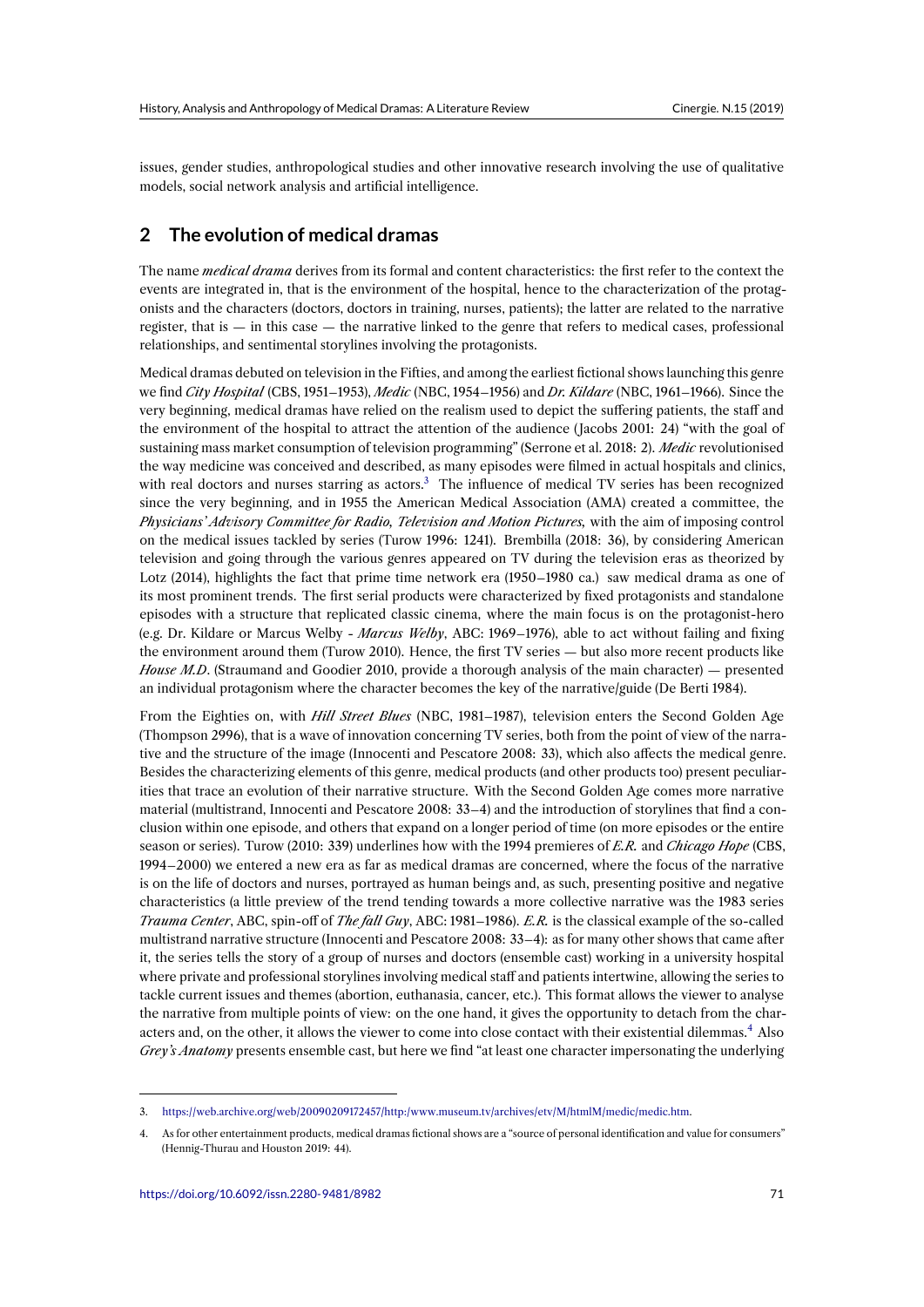thematic issue and its link to the topic of the series"<sup>5</sup> (Lusuardi 2010: 26–8). The mix between professional and sentimental storylines gives birth to multistrand narrative, where the audience becomes emotionally involved.

Medical dramas use new linguistic forms that determine a new narrative morphology, and continue with the trend introduced by *Medic*, which is the idea of [sh](#page-3-0)owing what's real, in a period in history that sees the establishment of reality TV (Thompson 1996). As it happened for *E.R.*, realism goes with the experimentation of new stylistic techniques such as the *steadycam* (Innocenti and Pescatore 2008: 33–34), that allows a full immersion into the narrative, the use of medical jargon and the presence of actual doctors in the screenwriting teams, in order to make the narrative as accurate as possible but without giving up on entertainment (Baer 1996). *E.R.* "seems to be drawing interest from the audience in terms of realism" (Innocenti and Pescatore 2008: 33–4) and in terms of medical and professional details and knowledge.

Another element to be taken into consideration is how *E.R*. and the following medical dramas — such as *House M.D.* (Fox, 2004–2012), *Grey's Anatomy, Saving Hope* (CTV, 2012–2017), *Code Black* and *The Good Doctor* are able to show new aspects of the medical profession by introducing a new figure of the doctor, which is the result of an evolution happened during the last sixty years regarding the representation both of the doctor on TV (Chory-Assad and Tamborini 2001, Quick 2009, Strauman and Goodier 2008, 2010) and of the relationship between patient and doctor. In more recent products we see a reduction in the representation of all-powerful doctors, as it happened instead for the first medical series: "[they] were often mean, unethical, incompetent, insubordinate, and sometimes even criminal" (Chory-Assad and Tamborini 2001: 514). When their infallibility aura is taken away, doctors become more human (just think of the autistic doctor in *The Good Doctor*) and are often criticized and torn between debatable moral and ethical choices. Heroism steps down, there is now more space for everyday fragilities, characters are shaped by their experiences and are no longer heroes gifted with predetermined virtues ( Jullier and Laborde 2012). Medical dramas contributed to "humanize" professionals by presenting positive but also negative characteristics, by reducing the distance with the viewers, who are now able to "familiarize with a universe that up to now was foreign to them" (Cappi 2015: 128).

### **3 Medical drama under investigation**

Research on American medical dramas has been carried out both on a national and international level: from studies regarding TV genres on, researchers focused on the different aspects that have sparked interest on these products. Starting from issues related to TV genre, necessary to contextualize the medical drama products, then the review focuses on a vast landscape of specific and different topics and approaches that have as protagonist medical drama TV series.

"Genre is the product of a negotiation involving producers, texts and audiences" (Innocenti 2013: 20). Altman (2004), when referring to the movie industry, elaborates an idea of genre that rather than being static, presents various characteristics that can be adjusted by the viewers. As for TV, genre systematization (Creeber 2001, Buonanno 2002, Grignaffini 2004, Penati 2017) is linked to the need to guide the audience through the universe of all the available products. In the movie industry, the idea of genre presents specific characteristics and nuances according to the users (audience, researchers or TV producers) and it is subject to hybridism (Newcomb 1984, Grignaffini 2016). According to Mittell (2001, 2004, 2017), genres "emerge […] from the intertextual relations between multiple texts, resulting in a common category" (Mittell 2001: 6), hence why he considers genres as the result of cultural traditions where a strict definition for genre is not effective. While Jacobs (2003) studied the medical genre and its products from an esthetic point of view,<sup>6</sup> Mittell underlines how these products "are positioned as more socially valued and intrinsically 'better' than soap operas by nearly anyone expressing an opinion" (Mittell 2004: 15). Much analysis has been conducted regarding the idea of quality TV, creativity and spreading of transmedia universes (McCabe/Akass 2007, Abbott 2010, Jenkins 2006): an example is the study by Hillary Robson who, in Abbott's book (2010) sees in medic[al](#page-3-1) drama *Grey's Anatomy*

<sup>5.</sup> All translate quotes from other languages are mine.

<span id="page-3-1"></span><span id="page-3-0"></span><sup>6.</sup> In his study concerning medical dramas, Jacobs (2003) identifies three development stages in the history of said genre, and defines them as "paternal," "conflict" and "apocalyptic." He then proceeds to analyse the differences in focus and in narrative structure, applied to both the narrative and the characters.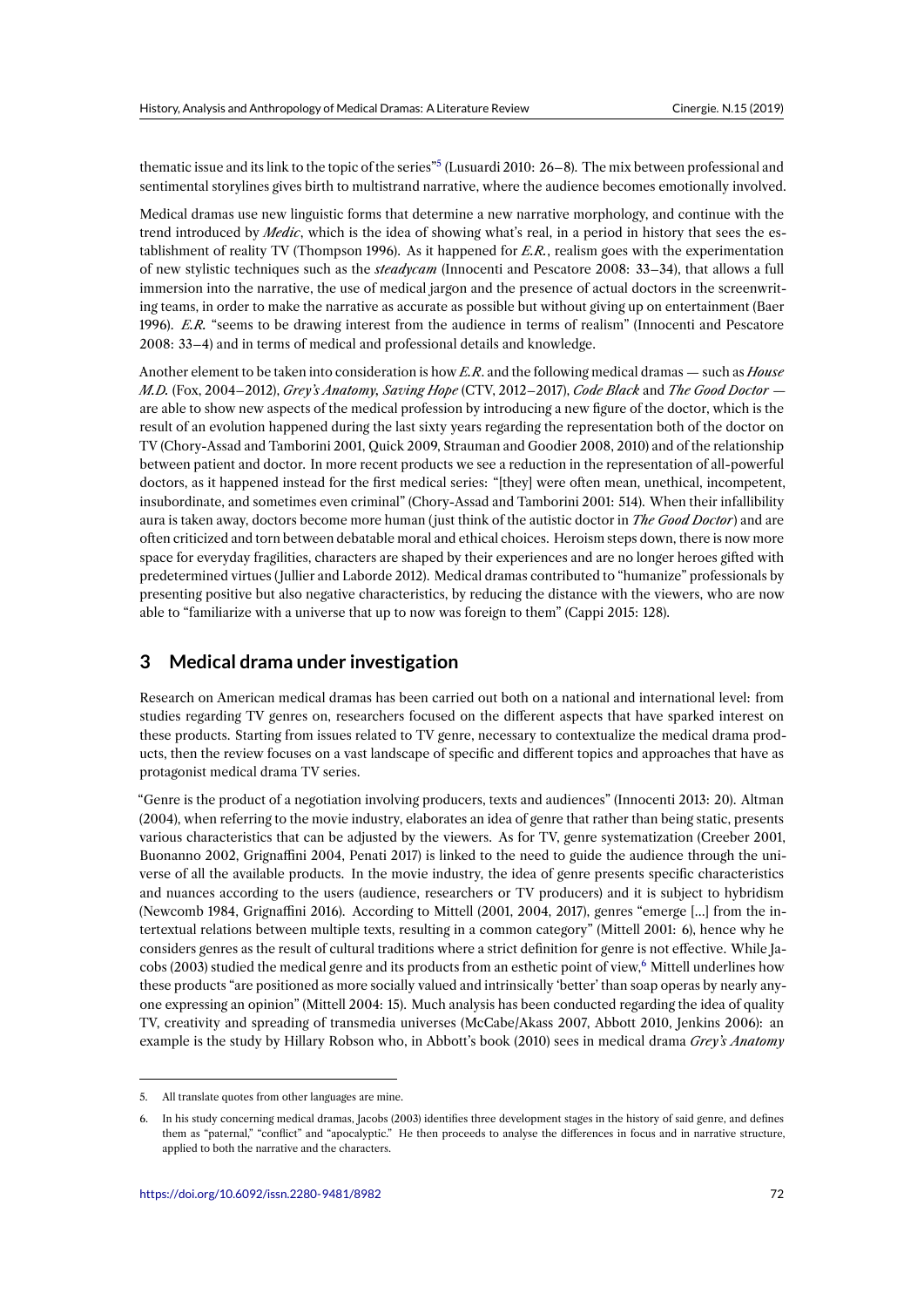the representation of the "new cult audience: consumptive to its core, fans of the series are devout" (Robson  $2010: 74$ .<sup>7</sup>

Grignaffini and Pozzato (2007) underline how semiotics should focus more on drama TV products, as they could be interesting for various reasons: their strong international character, the complexity of the formats and the s[oc](#page-4-0)ial impact. Grasso (2007), by giving an overview on the history of American TV series, also deals with medical drama and believes the main focus not to be in the treatment process where the patient passively receives medical assistance, but instead in a related self-treatment. Considering specific studies on medical series, Glaviano (2008) focuses on *Grey's Anatomy* (e.g. genre, structure, theme and narrative techniques) in order to fix some basic parameters that have determined the success of the series (e.g. focusing on a specific portion of audience, secrets<sup>8</sup> and dramatic irony of the viewer<sup>9</sup>). Braga (2008) analyses *E.R*. in terms of narrative structure, content, feelings and values. Taking into account analytical studies carried out on media products, many analysts (Dusi 2007, Freccero 2007, Bernardelli 2007) concentrated on *House M.D.* and reflected on the main character, on the logic behind the narrative (semiotic approach), and on the characteristics distinguishing it from other medi[c](#page-4-1)al dramas, thus determining ther[e](#page-4-2)asons behind its success. Blitris (2007: 7) puts the series *House M.D.* to the philosophical test, believing that "philosophy shouldn't give up on anything, not even on TV." Specifically, besides the epistemological and logical analysis on knowledge and on the mental processes linked to House, Blitris also questions the exceptionality of the "aesthetic figure" by identifying its factors, its ethical profile and by defining an hyper-ethical sense of duty which could be summarized with the idea of "saving the patients at all costs, even if it comes to killing them" (Blitris 2007: 38). Jacoby (2009) takes into consideration the emerging ethical issues by focusing on the characters and themes in *House M.D.* (for psychological and behavioural studies on the main character see Cascio and Martin 2011 and Pompilus 2011). Besides ethics, Jullier and Laborde (2012) analyse different processes (music, visuals, screenplay) that determined the success of *Grey's Anatomy*. Considering Italy, Palmieri (2015) analysed *The Knick* (Cinemax, 2014–2015), which he considers an "auteur" product. Hamad (2016) analyses the link between medical drama TV and the current crisis on the UK National Health Service. The heterogeneity of the mentioned analytical studies shows how medical TV series could raise interest from different points of view.

Lusuardi (2010) defines the specificities of the factors that make up the hospital narrative and tackles the fight against evil through experiences regarding death. It is clear that death is one of the main narrative devices (Eugeni 2015: 39) used by medical dramas to stage love and family issues. Nonetheless, Gibson (2007: 423) stresses how "the increasing production of death-related stories and images, and the concomitant widening of technological access and consumption, does not necessarily translate into a familiar acceptance or acknowledgement of mortality." Melodramatic narrative (Brooks 1995, Dall'Asta 2009), which characterizes a lot of medical dramas (Jacobs 2003: 30), is defined as "an undisputed love story where someone dies. It doesn't matter who dies, it could be the good or the bad character: in melodrama what is essential is death, or a death threat" (Pezzotta 1992: 12). Melodrama creates a close link between E*ros* and *Thanatos,* where "the shadow of death" seems to stand for "radical and absolute separation, which appears to be innate in the nature of love" (Cardone 2012: 12). Nonetheless, unlike in the horror genre, death in medical dramas is not displayed through repugnant images (for general body portrayal on TV see Jacobs 2003, while for a specific study in medical dramas see Swanepoel 2012), rather death in melodrama is analysed through the effects (e.g. desperation, relief) on those who stay (Cardone 2012). Jullier and Laborde (2012: 17), when analyzing *Grey's Anatomy*, noted that to introduce the determination to take care of other people (and of oneself) among the priorities, Grey's firstly resorts to the main aim of melodrama, that is teaching the audience to fall. In this genre the worst is always yet to come, not to scare or depress us, but to convince us to give more importance to happy moments.

Adding up to the already mentioned authors who analysed, from multiple points of view, the ethical questions (Blitris 2007, Jacoby 2009, Jullier and Laborde 2012), Burkhead and Robson (2008) go deeper as for moral religious and racial issues in *Grey's Anatomy*. With regard to the racial matter, works by Washington (2012)

<sup>7.</sup> For a detailed focus on fans and fandoms see Burkhead and Robson (2008).

<sup>8. &</sup>quot;*Grey's Anatomy* owes its success to Shonda Rhimes, its creator, and just like her, ABC had a specific target in mind: single women" (Glaviano 2008: 40–42).

<span id="page-4-2"></span><span id="page-4-1"></span><span id="page-4-0"></span><sup>9.</sup> "Dramatic irony is a powerful narrative instrument consisting in giving the audience a piece of information that is ignored by at least one of the characters of the story" (Glaviano 2008: 43–44).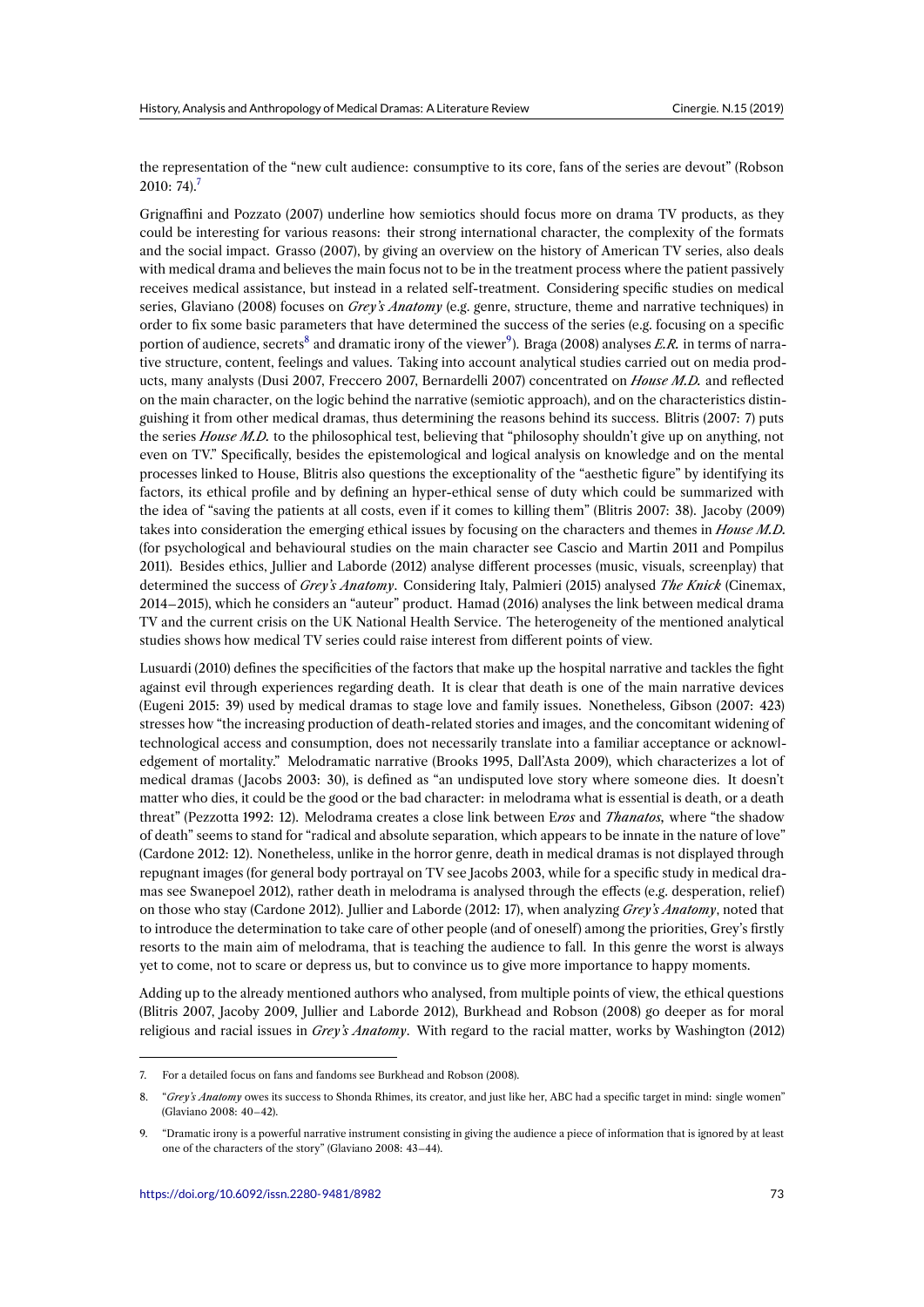and Jain and Slater (2013) examine the representation of interracial relationships between black and Asiatic characters in *E.R.* and *Grey's Anatomy*, and the portrayal of "graduates in Asiatic and international medicine." Researches by Warner (2015) and Long (2011) study blindcasting — a technique adopted by Shonda Rhimes which consists in not writing the race of the characters on the script, considered to be an important step forward towards equality among actors — by also analyzing the previous cases in the history of the medical genre. Moreover, we can also add a work by Cramer (2016) which defines as postracial the rhetoric presented in *Grey's Anatomy* (Ono 2011).

In gender studies,<sup>10</sup> Philips (2000: 50) has underlined the evolution in portraying doctors who, in the first medical dramas, were always men ("early television hospital dramas established the doctor as a male hero and ideal citizen, and relegated women to the roles of the supportive nurse or grateful patient"), while in more recent products like *Grey's Anatomy*, both men and women are depicted as heroes and heroines (Burkhead and Robson 2008[, L](#page-5-0)ong 2011). However, Jain and Slater (2013) note that the presence of women is inferior to that of men if we consider interaction with patients. Roshetko (2016) analysed how feminism influenced Shonda Rhimes and the incidence of feminist concepts in her products. Kuorikoski (2010) underlines the importance of the introduction of a lesbian relationship in the storyline of *Grey's Anatomy* in an LGBTQ perspective (practically ignored by the media up the Nineties). Levine (2013: 146) highlights, however, that *Grey's Anatomy* doesn't "present a perfect feminist picture, but it does provide a fantasy of a world truly changed by feminism - a welcome relief in a reality that too often fails to live up to such promise." Whybrew (2015) studied the problem of medicalization of intersexual characters and their representation in north American medical dramas, particularly in *Saving Hope* (season 2, ep. 9 "*Vamonos*"). The analysis shows that even if this product, unlike the previous ones, does not present discriminatory terms and does not establish a clear relationship between intersexuality and illness, is to be considered "an example of high het entertainment" as "*Vamonos*" "perpetuates gender binarism and the belief that sex determines gender, and additionally misrepresents the history of the medical treatment of intersex children" (Whybrew 2015: 5).

The analysis of the content and the interdisciplinary approach of cultural studies are the methodologic basis for the work of Rossmann (2003), who compares German, British and American medical dramas with the aim of showing the social implications and the ideology behind the series.

Another study approach is media anthropology, born in 1986 after a discussion that saw mass media and TV series studies as a taboo (Cappi 2015: 38–41). Thanks to the popularity of medical dramas, questions started rising "regarding the relationship between these programmes and their social impact, or better, regarding their fruition by professionals and amateurs of the medical field" (Cappi 2015: 57). This genre owes its success both to the subject (Turow 1989, Ostherr 2013), to the influence on the education of professionals and students (Lait 1987, O'Connor 1998, Mikulencak 1995, Czarny et al. 2008, Williams et al. 2015, Hoffman et al. 2017a), and to the debate it creates regarding ethical issues (Beca and Salas 2004, Wicclair 2008, Williams et al. 2015). Many researchers (Arkin 1990, Giddens 1991, Meyrowitz 1993, Pfau et al. 1995, Comelles and Brigidi 2014) highlight how entertainment products are very effective in giving people an idea on the functioning of certain institutions. Brown and Walsh-Childers (2002) underline how entertainment narratives are perceived with less suspicion in comparison with other more persuasive means of communication thanks to the engagement with characters and storylines (Gauthier 1999, Murphy et al. 2011). However, TV producers, doctors and health experts confirm that despite the fictional nature of medical dramas, they have an actual impact on the perception of medical assistance both from the point of view of the general public (Pfau et al. 1995, Truthaboutnursing 2007, Primack et al. 2012, Muusses et al. 2012, Chung 2014, Hoffman et al. 2017b, Witzel et al. 2018) and that of health professional students (Baer 1996, Weaver et al. 2014, Hoffman et al. 2017a). Taking into account the perception of the narrative, Meyrowitz (1993) reports that *Dr. Kildare* (and not the actor interpreting him) received letters from people asking him for medical advice. Fanchi and Perego (1995: 147) note that "the level of engagement whilst watching the show determines a continuity between TV and one's own life." Considering the perception of illness, researchers highlighted how medical dramas create erroneous expectations for patients with cardiac conditions (and their families) (Primack et al. 2012) waiting for surgery (Witzel 2018).

Discussing about educational aspects, in the field of studies related to information available to the public regard-

<span id="page-5-0"></span><sup>10.</sup> For gender studies see Pravadelli (2006).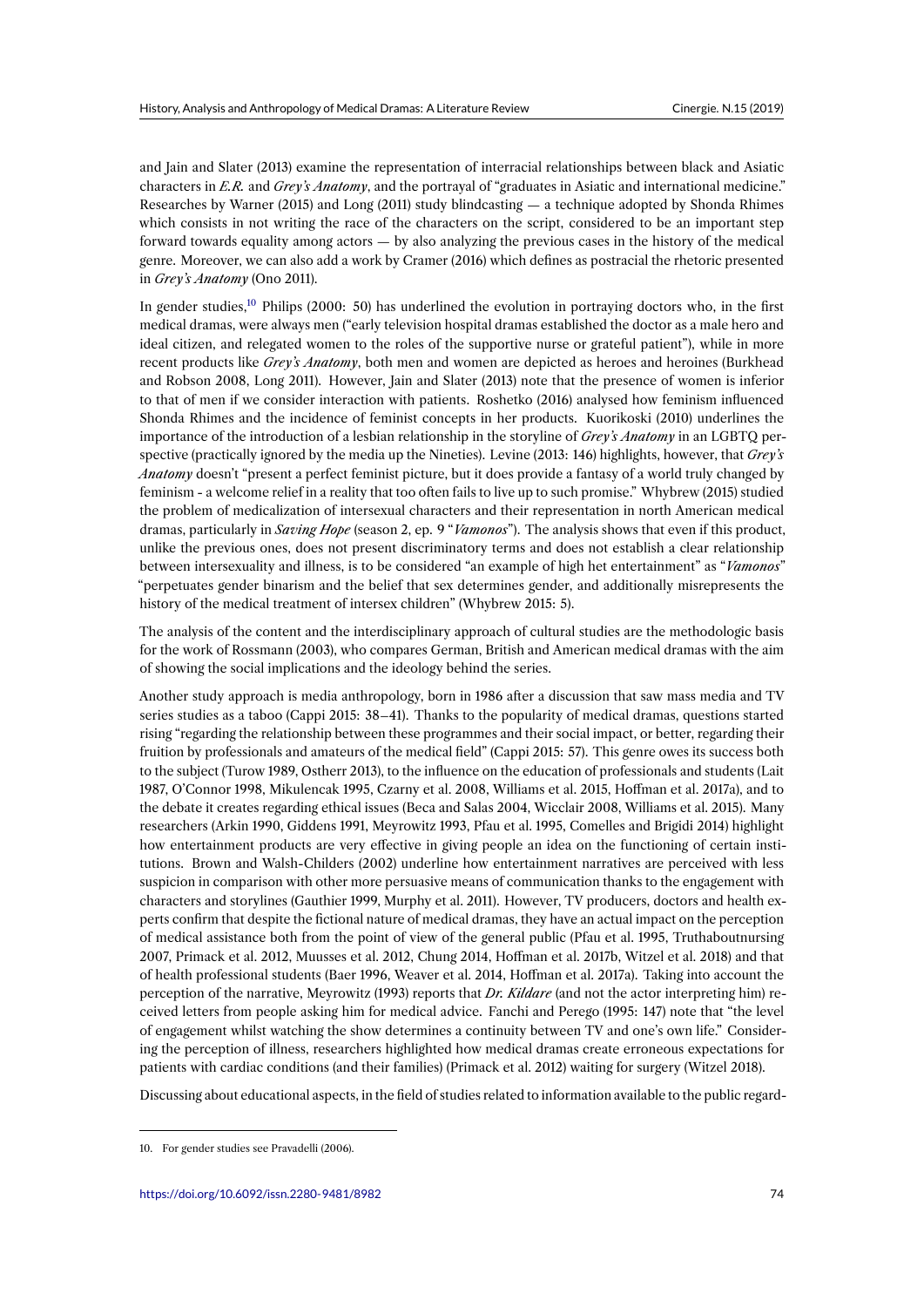ing health, Bucchi (2001)<sup>11</sup> pinpoints an additional category to the existing ones (health and medical education and reporting), that is fiction (and all the products where medical settings and information are used in a narrative context). As an indirect means of information, it should not have educational purposes but contribute to "shape conceptions, representations and stereotypes through which public debate on health-related themes is later sparked" (Bucchi [2](#page-6-0)001: 89). Davin (2003: 674), through a comparison between American dramas and documentaries hypothesizes that the first could be more efficient from an educational point of view, "because they reach massive audiences, they are 'easy to take' and they allow identification and repetition which enhance learning." Hirt et al. (2013), by analyzing 177 episodes of eight different medical dramas, pinpointed differences between series like *E.R.* and *Scrubs* (NBC, 2001–2008, ABC, 2009–2010), which are more likely to teach something about the medical profession,<sup>12</sup> and *House M.D.* and *Grey's Anatomy*, considered more useful in terms of team work and ethics. From an educational point of view, medical dramas, both in a leisure and in a professional perspective, can have positive and negative aspects (Gauthier 1999, Brindley and Needham 2009, Dahms et al. 2014, Williams et al. 2015). Among the positive aspects (in terms of knowledge, perception and/or behaviour), Hoffman et al. (2017: 215) u[nde](#page-6-1)rline how "fictional medical television programs may represent an untapped resource that can serve as teaching tools for students and medical professionals." When reflecting on the potential development of unrealistic expectations regarding the role and the responsibilities of the doctor, Hoffman et al.  $(2017: 14)^{13}$  suggest that "it may be valuable for medical and public health professionals to work with fictional medical television writers, producers and directors to ensure that programs are as accurate as possible while maintaining their entertainment value." Research related to media reception and to the perception of the relationship with healthcare and illness (see above) has highlighted how medical series — by influencing education, exp[ect](#page-6-2)ations and evaluations of the patients — have caused effects on the relationship between doctor and patient (Street 2003, Quick 2009, Cho et al. 2011, Stinson and Heischmidt 2012, Branea and Guguianu 2013, Cappi 2015). Said relationship is influenced by multiple factors and contexts (media, organization, culture and politics), $14$  and literature has examined TV representation of doctors and its consequent impact on the patient (Volgy and Schwarz 1980, Turow and Coe 1985, Turow 1989, 1996, Pfau et al. 1995, Chory-Assad and Tamborini 2001). Quick (2009), for example, by applying the cultivation theory,<sup>15</sup> has demonstrated how the "heavy viewers" of *Grey's Anatomy* perceive the show as reliable and their impression is that doctors in real life are as coura[ge](#page-6-3)ous as those depicted in the series. Fadenbrecht (2015) highlights that the more parasocial interaction (Horton and Wohl 1956) there is with TV characters, the higher the level of expectations in terms of empathy of the doctor. Studies noted that on the one hand, patients-audience be[n](#page-6-4)efited from these audiovisual products (Goldman 2015) because they helped raise awareness on the subject, inform on specific terminology and develop a critical approach towards the medical practice, but there are also some risks (Belle-Fortune 2005, Kennedy and Wilson-Genderson 2011). There is in fact a gap between what happens in real life and fiction created by medical dramas (Gauthier 1999, Diem et al. 1996, Ye and Ward 2010, Moeller et al. 2011, Primack et al. 2012, Jain and Slater 2013, Williams et al. 2015). Considering, for example, actual statistics, patients described in TV series are younger and are more likely to be subjects of injuries rather than chronic diseases (Ye and Ward 2010, Primack et al. 2012). Narrative regarding modern medicine is therefore often considered too distant from reality and too optimistic (Diem et al. 1996, Karp 2014, Portanova et al. 2015). Among the various issues we also find those raised by Branes and Guguianu (2013: 51) related to the high number of romantic and sexual relationships portrayed in medical dramas: "this may cause at one point an increase in the disbelief related to the doctors capacity to prioritize medical act in disadvantage of love and friendship relationships in the working environment — the hospital."

Medical dramas can also be analysed from the point of view of TV textuality seen as a linguistic product,

<sup>11.</sup> Bucchi refers to the specification proposed by Peters (1994).

<sup>12.</sup> On the educational issue see also Beca and Salas 2004, Wicclair 2008, Arawi 2010, Williams et al. 2015.

<sup>13.</sup> In their study, Hoffman et al. 2017b show how the most commonly considered shows for this kind of studies are *E.R.* (73%), *Grey's Anatomy* (58%) and *House M.D.* (37%).

<span id="page-6-1"></span><span id="page-6-0"></span><sup>14.</sup> Street (2003) proposes an ecological model as a framework to determine the influence and the role of various factors acting in medical communication.

<span id="page-6-4"></span><span id="page-6-3"></span><span id="page-6-2"></span><sup>15.</sup> Cultivation theory suggests that being exposed to media, and in particular to television, influences the viewers' perception of reality (Gerbner et al. 2002). According to said theory, heavy television viewers, in time, mistake social reality with TV reality: these effects may be more widespread within the medical domain, having the viewers a poorer knowledge of the subject.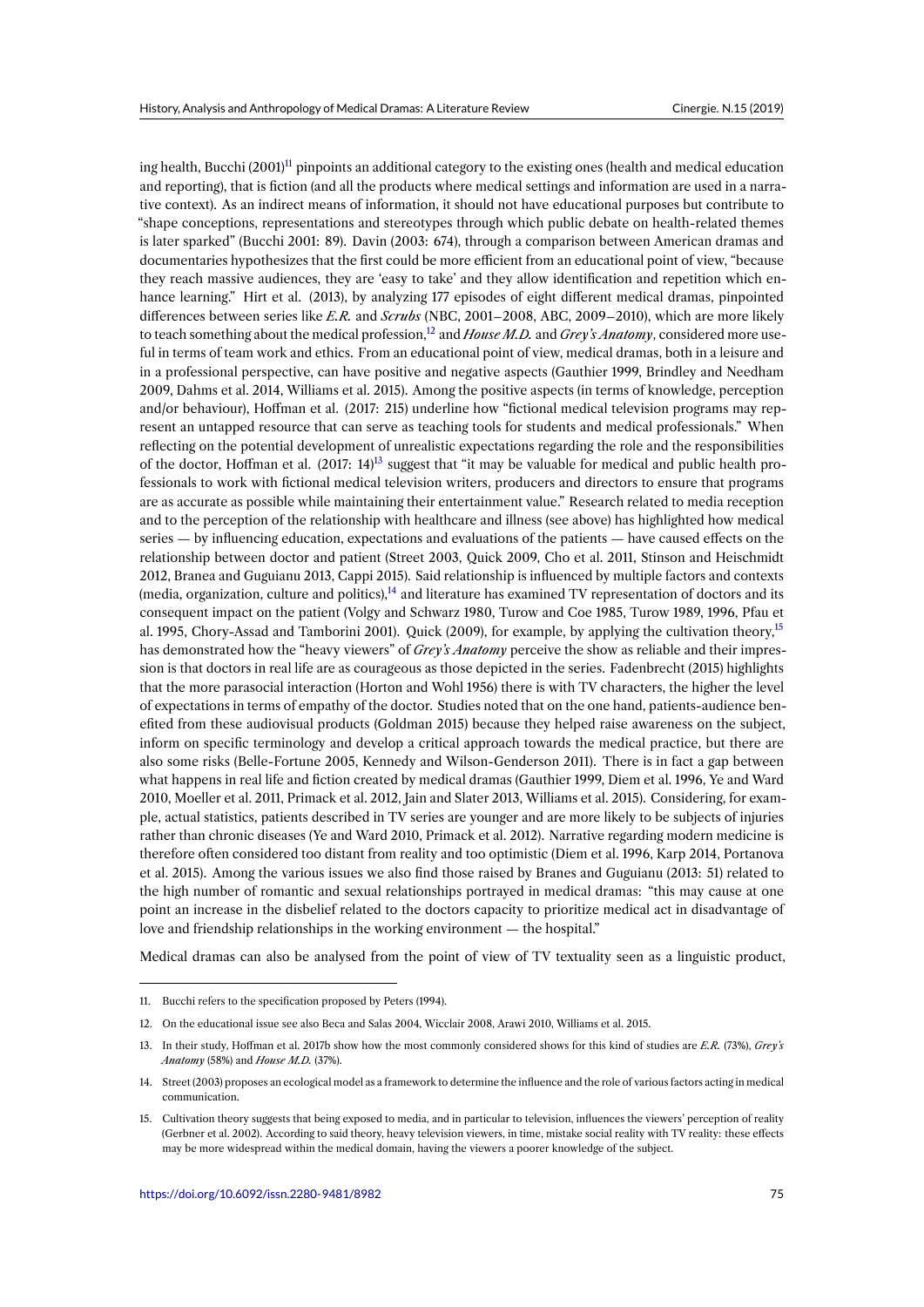considering — for example — the analysis carried out on the Italian language in the dubbing of *E.R.* (Alfieri et al. 2003), the use of a subcode and scientific terminology related to medicine in *House M.D.* (Aprile and De Fazio 2010) and the text analysis on *Grey's Anatomy* by Burkhead and Robson (2008). *Grey's Anatomy* was described by Ghobain (2016: 3) as "an authentic source of medical English and English for medical purposes (EMP)," who suggests using it as study material for medicine students.

Medical TV series are currently investigated through the paradigm of narrative ecosystems (Innocenti and Pescatore 2012, 2018, Pescatore et al. 2014, Pescatore 2018) in order to reconstruct their evolution through the use of dynamic modelling (with a qualitative tool derives from ecology) which connects narrative-textual, production and consumption dynamics (Pescatore and Rocchi 2018). Among other recent and innovative studies regarding medical dramas we find the work of Hoffman et al. (2018), who recognizes the pivotal role of Twitter as far as TV is concerned (Casey 2016), particularly when it comes to television dramas (Nielson 2015). They have collected and analysed tweets regarding *Code Black* and suggested the use of Twitter as a potential means of expanding the impact of the show and guiding it towards discussions regarding real life. Among the most curious studies, we find investigations that use transformations of social relationships in medical dramas to create stories through artificial intelligence (Porteous et al. 2013, 2015).

### **4 Conclusions**

In going through the story of medical dramas we have outlined the main historical developments happened within the genre in terms of: (i) transition from individual protagonism to ensemble cast, hence to a multistrand narration; (ii) mitigation of the character of the doctor-hero; (iii) exponentially growing interest in realism of shows set in hospitals. We have also seen thanks to the literature review how American medical dramas have been investigated through several perspectives and approaches and have drawn the interest of researchers belonging to different fields. There is a prominent abundance of works that are external to media studies, as most of the bibliography on the subject can be found in the field of media anthropology. It emerges also a lack of analytical studies on fictional medical dramas that can be due to the overlapping of most recent series (from *E.R.* on) with quality television, which has polarized the attention of researchers on media studies. We nonetheless believe that it is necessary to shed light on medical dramas, as they are a very interesting topic of research under multiple aspects.

#### **References**

Abbott, Stacey (2010). *The Cult TV Book: From Star trek to Dexter, New Approaches to TV Outside the Box*. London; New York: I. B. Tauris.

Alfieri, Gabriella et al. (2003). "Interferenze fraseologiche nel doppiaggio televisivo: l'italiano di «*E.R.*» e di «*Beautiful»*." In *Italiano e inglese a confronto: problemi di interferenza linguistica*, edited by A.V. Sullam Calimani, 127–149. Firenze: Cesati.

Altman, Rick (2004). *Film/genere*. Milano: Vita e Pensiero.

Aprile, Marcello and M. Debora De Fazio (2010). *La serialità televisiva: lingua e linguaggio nella fiction italiana e straniera*. Milano: Congedo.

Arawi, Thalia (2010). "Using medical drama to teach biomedical ethics to medical students." *Medical Teacher* 32(5): e205–210. https://doi.org/10.3109/01421591003697457.

Arkin, Charles and Elaine Bratic Arkin (1990). "*Issues and initiatives in communicating health information to the public.*" In *Mass communication and public health: complexities and conflicts*, edited by Charles Atkin and Lawrence W[allack, 13–40. Newbury Park: Sage Publicat](https://doi.org/10.3109/01421591003697457)ions.

Baer, Neal (1996). "Cardiopulmonary resuscitation on television: Exaggerations and accusations." *New England Journal of Medicine* 334(24): 1604–1605. https://doi.org/10.1056/NEJM199606133342412.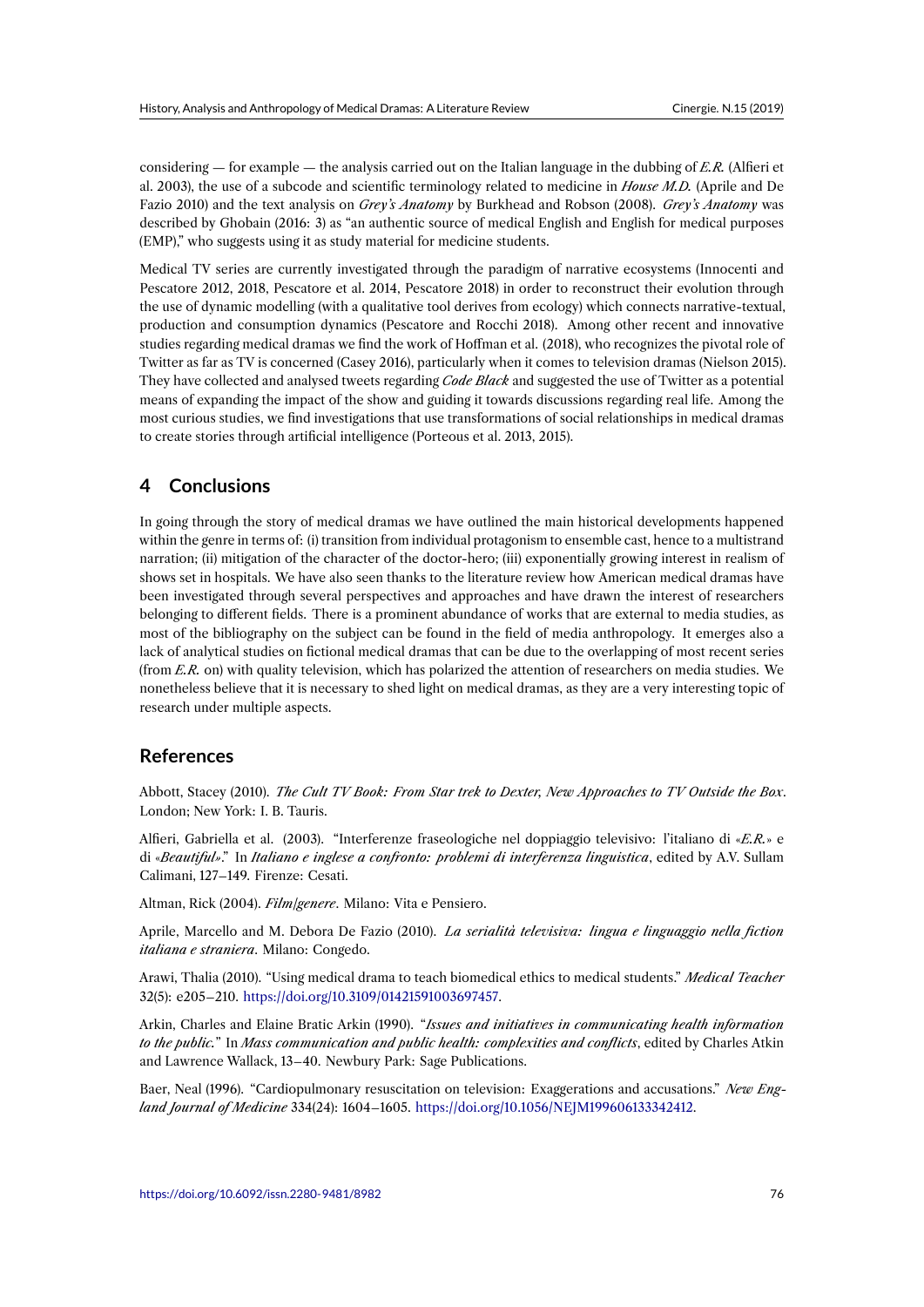Beca, Juan Pablo and Sofía Salas (2004). "Medicina en Televisión: ¿un problema ético?" *Revista Médica de Chile* 132(7): 881–885. https://doi.org/10.4067/S0034-98872004000700015.

Belle-Fortune, Brian (2005). "Are medical dramas a public health hazard?" *Nursing Times* 101(48): 13.

Bernardelli, Andrea (2007). "Lo strano caso di Mr. Gregory e Dr. House. Personaggio e logica narrativa in Dr. House MD." *Rivist[a dell'Associazione Italiana di Studi Semiotici on-lin](https://doi.org/10.4067/S0034-98872004000700015)e*. http://www.ec-aiss.it/archivio/ tipologico/autore.php (last accessed 02-07-19).

Blitris (2007). *La filosofia del Dr. House. Etica, logica ed epistemologia di un eroe televisivo.* Milano: Ponte alle Grazie.

[Braga, Paolo \(2008\).](http://www.ec-aiss.it/archivio/tipologico/autore.php) *ER - Sceneggiatura e personaggi: analisi della serie che ha cambiato la tv*. Milano: Franco Angeli.

Branes, Silvia and Adina Guguianu (2013). "Audience's Interest for Health Problems and Human Relations: Friendship and Love in TV Medical Dramas." *The International Journal of Communication and Health*, 46–52. http://communicationandhealth.ro/upload/number1/Friendship-and-Love-in-TV-Medical-Dramas.pdf (last accessed 02-07-19).

Brindley, Peter George and Carrie Needham (2009). "Positioning prior to endotracheal intubation on a television medical drama: Perhaps life mimics art." *Resuscitation* 80(5): 604. https://doi.org/10.1016/j.resuscitation. [2009.02.007.](http://communicationandhealth.ro/upload/number1/Friendship-and-Love-in-TV-Medical-Dramas.pdf)

Brooks, Peter (1995). *The melodramatic imagination: Balzac, Henry James, melodrama, and the mode of excess*. New Haven: Yale University Press.

[Brown, Jane](https://doi.org/10.1016/j.resuscitation.2009.02.007) D. and Kim Walsh-Childers (2002). "Effects of media on personal and public health." In *Media effects: Advances in theory and research*, edited by J. Bryant and D. Zillmann, 453–488. Mahwah, NJ: Erlbaum.

Bucchi, Massimiliano (2001). "La salute e i mass media." In *Comunicare la salute. Scenari, tecniche, progetti per il benessere e la qualità della vita*, edited by Marco Ingrosso, 85–93. Milano: Franco Angeli.

Buonanno, Milly (2002). *Le formule del racconto televisivo: la sovversione del tempo nelle narrative seriali*. Milano: Sansoni.

Burkhead, Cynthia and Hillary Robson (2008). *Grace Under Pressure: Grey's Anatomy Uncovered*. Newcastle: Cambridge Scholars Publishing.

Cappi, Valentina (2015). *Pazienti e medici oltre lo schermo. Elementi per un'etnografia dei medical dramas*. Bologna: Bononia University Press.

Cardone, Lucia (2012). *Il melodramma*. Milano: Il Castoro.

Carter, Bill (2009). "Post-mortem: '*ER*' is remembered fondly." *The New York Times*. http://www.nytimes. com/2009/03/22/arts/television/22cart.html (last accessed 02-07-19).

Cascio, Ted and Leonard L. Martin (2011). *House and Psychology: Humanity is Overrated*. Hoboken: John Wiley and Sons.

[Casey, Sean \(2016\). "How can TV networks](http://www.nytimes.com/2009/03/22/arts/television/22cart.html) maximize the value of social media?" *Nielsen* http://sites.nielsen. com/newscenter/how-can-tv-networks-maximize-the-value-of-social-media/ (last accessed 02-07-19).

Cho, Hyunyi et al. (2011). "Perceived realism of television medical dramas and perceptions about physicians." *Journal of Media Psychology* 23: 141–148. https://doi.org/10.1027/1864-1105/a000047.

[Chory-Assad, Rebecca M. and Ron Tamborini \(2001\). "Television doctors: An ana](http://sites.nielsen.com/newscenter/how-can-tv-networks-maximize-the-value-of-social-media/)lysis of physicians in fictional and non-fictional television programs." *Journal of Broadcasting & Electronic Media* 45(3): 499–521. https: //doi.org/10.1207/s15506878jobem4503\_8[.](https://doi.org/10.1027/1864-1105/a000047)

Chung, Jae E. (2014). "Medical dramas and viewer perception of health: testing cultivation effects." *Human Communication Research* 40(3): 333–49. https://doi.org/10.1111/hcre.12026.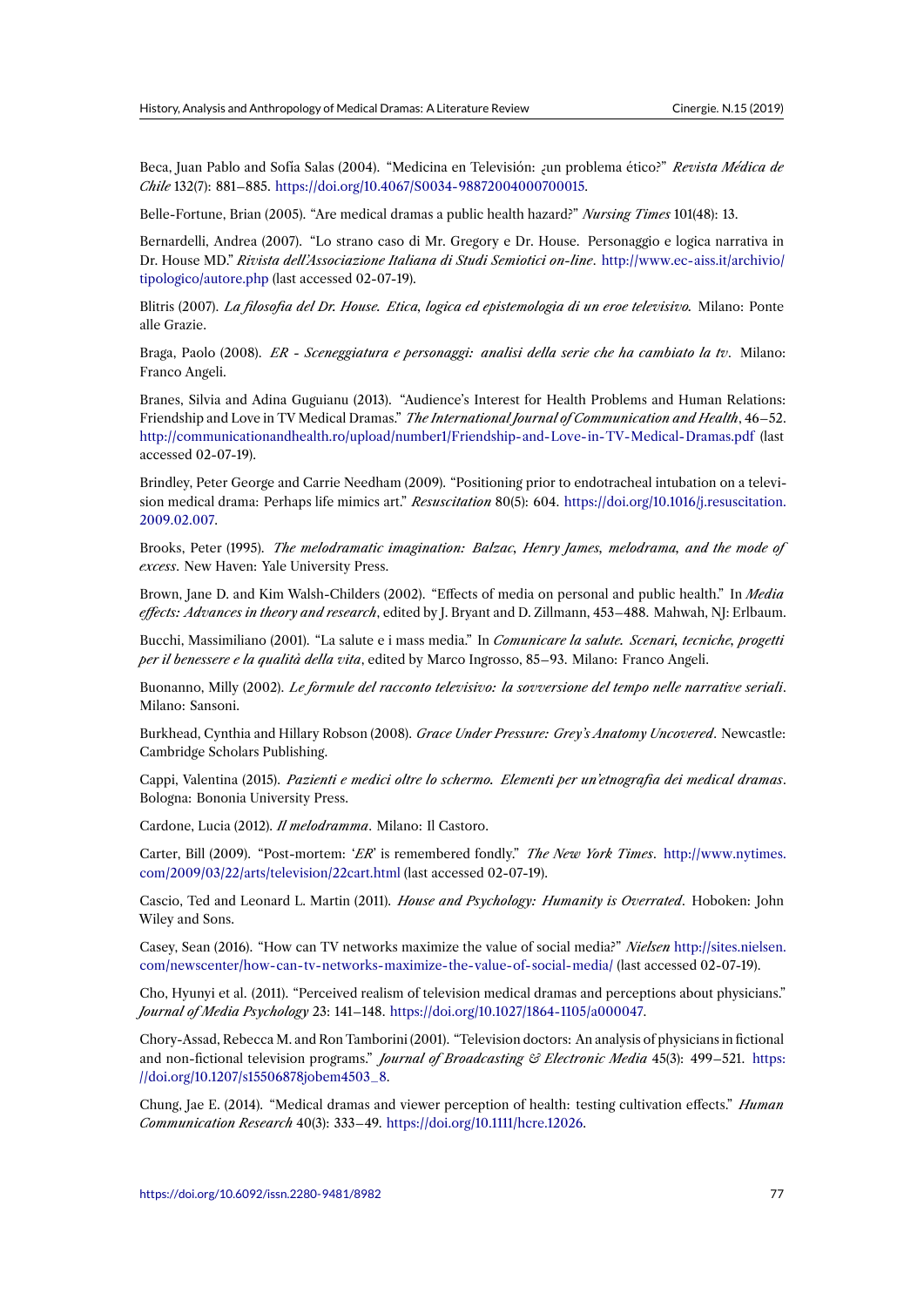Comelles, Joseph and Serena Brigidi (2014). "Fictional encounters and real engagements: the representation of medical practice and institutions in Medical TV shows." *Actes d'història de la ciència i de la tècnica* 7: 17–34. <https://www.raco.cat/index.php/ActesHistoria/article/view/316226) (last accessed 02-07-19>.

Courbet, Didier (1999). *Puissance de la television. Strategies de communication et influence de marques*. Paris: L'Harmattan.

Cramer, Linsay M. (2016). "The Whitening of *Grey's Anatomy*." *Communication Studies* 67(4): 474–487. https: //doi.org/10.1080/10510974.2016.1205640.

Creeber, Glen (edited by) (2015). *The television genre book*. London: Bloomsbury Publishing.

Czarny, Matthew J. et al. (2008). "Response to open peer commentaries on «Medical and nursing stu[dents'](https://doi.org/10.1080/10510974.2016.1205640) [television viewing habits: potential implic](https://doi.org/10.1080/10510974.2016.1205640)ations for bioethics»." *The American Journal of Bioethics* 8(12): 1–8. https://doi.org/10.1080/15265160802559153.

Dahms, Kirsten et al. (2014). "Cobalt intoxication diagnosed with the help of Dr House." *The Lancet* 383(9916): 574. https://doi.org/10.1016/S0140-6736(14)60037-4.

[Dall'Asta, Monica \(2009\).](https://doi.org/10.1080/15265160802559153) *Trame spezzate: Archeologia del film seriale*. Genova: Le Mani.

Davin, Solange (2003). "Healthy viewing: the reception of medical narratives." *Sociology of Health & Illness* 25(6): 662–679. [https://doi.org/10.1111/1467-9566.00](https://doi.org/10.1016/S0140-6736(14)60037-4)364.

De Berti, Roberta (1984). "Segnali." In *Un'altra volta ancora. Strategie di comunicazione e forme di sapere nel telefilm americano in Italia*, edited by F. Casetti 49–67. Roma: Rai-Eri

Di Chio, Federico (2011). *[L'illusione difficile. Cinema e s](https://doi.org/10.1111/1467-9566.00364)erie TV nell'età della disillusione*. Milano: Bompiani Editore.

Diem, Susan J. et al. (1996). "Cardiopulmonary resuscitation on television. Miracles and misinformation." *The New England Journal of Medicine* 334:1578–1582. https://doi.org/10.1056/NEJM199606133342406.

Dixon, D. (2015). "Series premiere of 'Code Black' wins its time period in viewers + adults 25–54." *Screener TV*.https://tvbythenumbers.zap2it.com/network-press-releases/series-premiere-of-code-black-wins-itstime-period-in-viewers-adults-25-54/474711/ (last [accessed 02-07-19\).](https://doi.org/10.1056/NEJM199606133342406)

Dusi, Nicola (2007). "Dr. House: l'ambizione di capire. Libido abduttiva, ritmi narrativi, visioni iperreali." In *Mondi seriali. Percorsi semiotici nella fiction*[, edited by Grignaffini, G. and Pozzato, 25–48. Milano: Lin](https://tvbythenumbers.zap2it.com/network-press-releases/series-premiere-of-code-black-wins-its-time-period-in-viewers-adults-25-54/474711/)k [Ricerca RTI.](https://tvbythenumbers.zap2it.com/network-press-releases/series-premiere-of-code-black-wins-its-time-period-in-viewers-adults-25-54/474711/)

Eugeni, Ruggero (2015). *La condizione postmediale. Media, linguaggi e narrazioni*. Brescia: La Scuola.

Fadenrecht, Kayla M. (2015). *The influence of medical dramas on patient expectations of physician communication*. University of Montana.

Fanchi, Mariagrazia and Roberta Perego (1995) "Generi televisivi e strategie d'interpretazione dei testi." In *L'ospite fisso: televisione e mass media nelle famiglie italiane*, edited by F. Casetti, 147. Cinisello Balsamo: Edizioni San Paolo.

Fiegerman, Seth (2018). "Netflix hits 125 million subscribers." http://money.cnn.com/2018/04/16/technology/ netflix-earnings/index.html (last accessed 02-07-19).

Freccero, Carlo (2007). "La filosofia di Dr. House. Diagnostica dell'immaginario collettivo." In *Link. Idee per la televisione. Telefilm*, 15–23. RTI-Reti Televisive It.

[Gauthier, Candace Cummin](http://money.cnn.com/2018/04/16/technology/netflix-earnings/index.html)s (1999). "Television drama and popular film as medical narrative." *Journal of American Culture* 22(3): 23–25. https://search.proquest.com/docview/200588552?accountid=9652 (last accessed 02-07-19).

Gerbner, George et al. (2002). "Growing up with television: Cultivation processes." In *Media effects: Advances in theory and research*, edited by [Jennings Bryant and D. Zillmann, 43–67. Mahwah, NJ: Lawrence E](https://search.proquest.com/docview/200588552?accountid=9652)rlbaum Associates Publishers.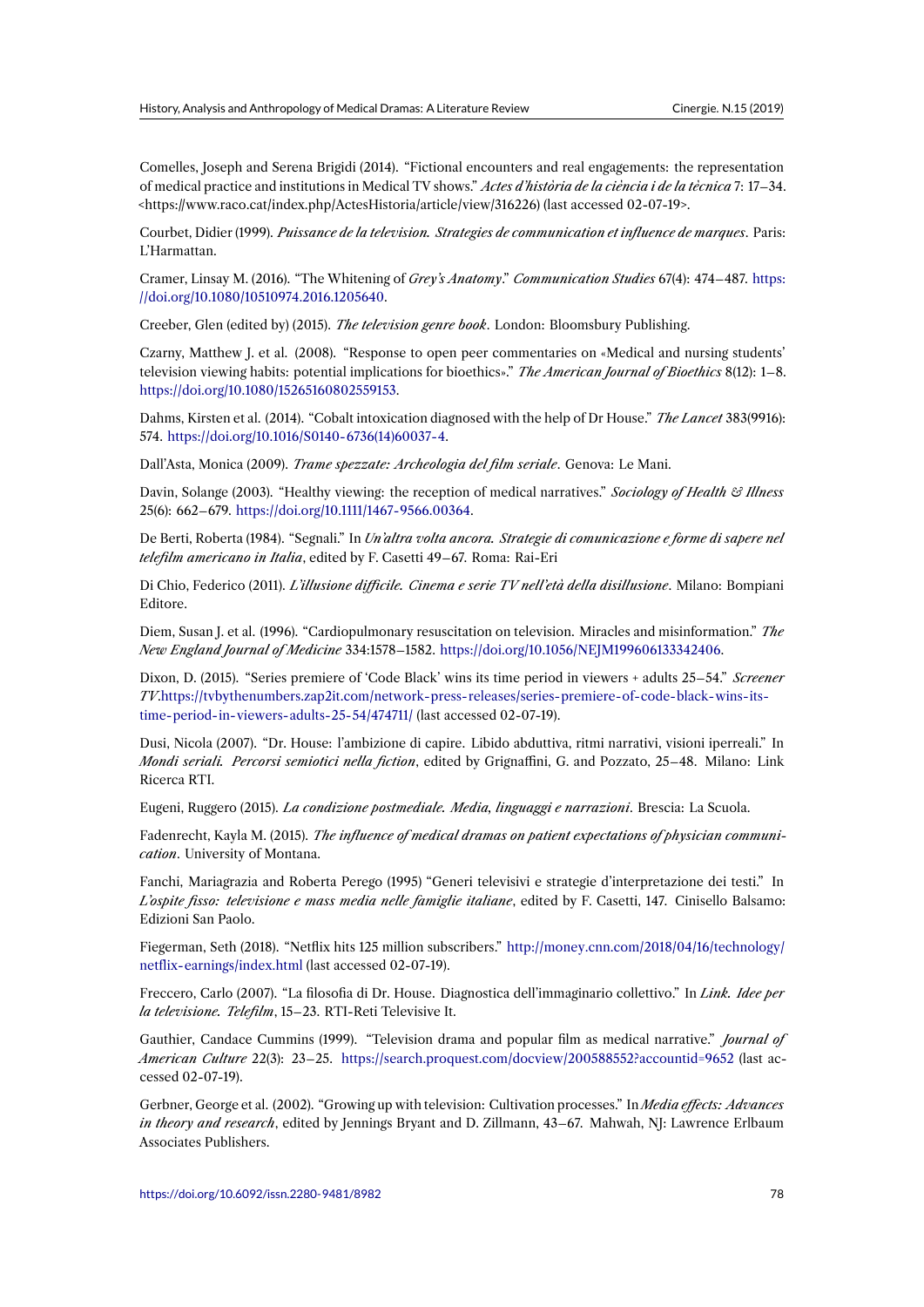Ghobain, Elham (2016). "A Proposal for Medical-Drama-Based Course for ESP Students." *ARTESOLESP Ejournal*. Volume 6, No 1, pp. 3–10. https://www.academia.edu/30017648/A\_Proposal\_for\_Medical-Drama-Based\_Course\_for\_ESP\_Students (last accessed 02-07-19).

Gibson, Margaret (2007). "Death and mourning in technologically mediated culture." *Health Sociology Review* 16(5): 415–424. https://doi.org/10.51[72/hesr.2007.16.5.415.](https://www.academia.edu/30017648/A_Proposal_for_Medical-Drama-Based_Course_for_ESP_Students)

[Giddens, Anthony \(1991\).](https://www.academia.edu/30017648/A_Proposal_for_Medical-Drama-Based_Course_for_ESP_Students) *Modernity and self-identity*. Cambridge: Polity Press.

Glaviano, Giorgio (2008). *Grey's Anatomy: anatomia di una serie di culto*. Roma: Dino Audino Editore.

Goldman, Paul [\(2015\). "Watching 'Grey's Anatomy' S](https://doi.org/10.5172/hesr.2007.16.5.415)aved My Life, Mom With Cancer Says." https: //www.nbcnews.com/news/world/watching-greys-anatomy-saved-my-life-cancer-diagnosis-mom-n361116 (last accessed 02-07-19).

Grasso, Aldo (2007). *Buona maestra: perché i telefilm sono diventati più importanti del cinema e de[i libri.](https://www.nbcnews.com/news/world/watching-greys-anatomy-saved-my-life-cancer-diagnosis-mom-n361116)* [Milano: Mondadori.](https://www.nbcnews.com/news/world/watching-greys-anatomy-saved-my-life-cancer-diagnosis-mom-n361116)

Grasso, Aldo and Cecilia Penati (2018). "*Grey's Anatomy.* Romanzo popolare in corsia: amori e camici bianchi." http://lettura.corriere.it/greys-anatomy/ (last accessed 02-07-19).

Grignaffini, Giorgio (2004). *I generi televisivi*. Roma: Carocci.

Grignaffini, Giorgio (2016). "Generi e rigenerazioni nella serialità Tv Americana." In *Forme, strategie e mu[tazioni del racconto seriale](http://lettura.corriere.it/greys-anatomy/)*, edited by Andrea Bernardelli, E. Federici, G. Rossini, *Between*, VI.11. http://dx. doi.org/10.13125/2039-6597/2130.

Grignaffini, Giorgio and Maria Pia Pozzato (2007). *Mondi seriali. Percorsi semiotici nella fiction*. Milano: Link Ricerca RTI.

[Hamad, Hannah \(2016\). "Contemp](http://dx.doi.org/10.13125/2039-6597/2130)orary medical television and crisis in the NHS." *Critical Studies in Television* 11(2): 136–150. https://doi.org/10.1177/1749602016645778.

Hennig-Thurau, Thorsten and Mark B. Houston (2019). *Entertainment Science. Data Analytics and*

*Practical Theory for Movies, Games, Books, and Music*. Cham: Springer.Hirt, Cassandra et al. (2013). "Medical dramas on tele[vision: a brief guide for educators."](https://doi.org/10.1177/1749602016645778) *Medical teacher* 35(3): 237–242. https://doi.org/10.3109/ 0142159X.2012.737960.

Hoffman, Beth L. et al. (2017a). "Use of fictional medical television in health sciences education: a systematic review." *Advances in Health Sciences Education* 23(1): 201–216. https://doi.org/10.10[07/s10459-017-9754-5.](https://doi.org/10.3109/0142159X.2012.737960)

[Hoffman, Beth L. et al](https://doi.org/10.3109/0142159X.2012.737960). (2017b). "Exposure to fictional medical television and health: a systematic review." *Health education research* 32(2): 107–123. https://doi.org/10.1093/her/cyx034.

Hoffman, Beth L. et al. (2018). "Use of Twitter to Assess Viewer [Reactions to the Medical Drama,](https://doi.org/10.1007/s10459-017-9754-5) *Code Black*." *Journal of health communication* 23(3): 244–253. https://doi.org/10.1080/10810730.2018.1426660.

Horton, Donald and Richard Wohl (1956)."[Mass communication and para-soc](https://doi.org/10.1093/her/cyx034)ial interaction: Observations on intimacy at a distance." *Psychiatry* 19(3): 215–229. https://doi.org/10.1080/00332747.1956.11023049.

Innocenti, Veronica (2013). "Il lifestyle nel sistema dei generi televisivi." In *[Factual, reality, makeov](https://doi.org/10.1080/10810730.2018.1426660)er. Lo spettacolo della trasformazione nella televisione contemporanea,* edited by Veronica Innocenti and Marta Perrotta, 17–25. Roma: Bulzoni.

Innocenti, Veronica and Guglielmo Pescatore (2008). *Le nuove forme della serialità televisiva: storia, linguaggio e temi*. Bologna: Archetipo Libri.

Innocenti, Veronica and Guglielmo Pescatore (2012). "Information Architecture in Contemporary Television Series." *Journal of Information Architecture* 4(1-2): 57–72.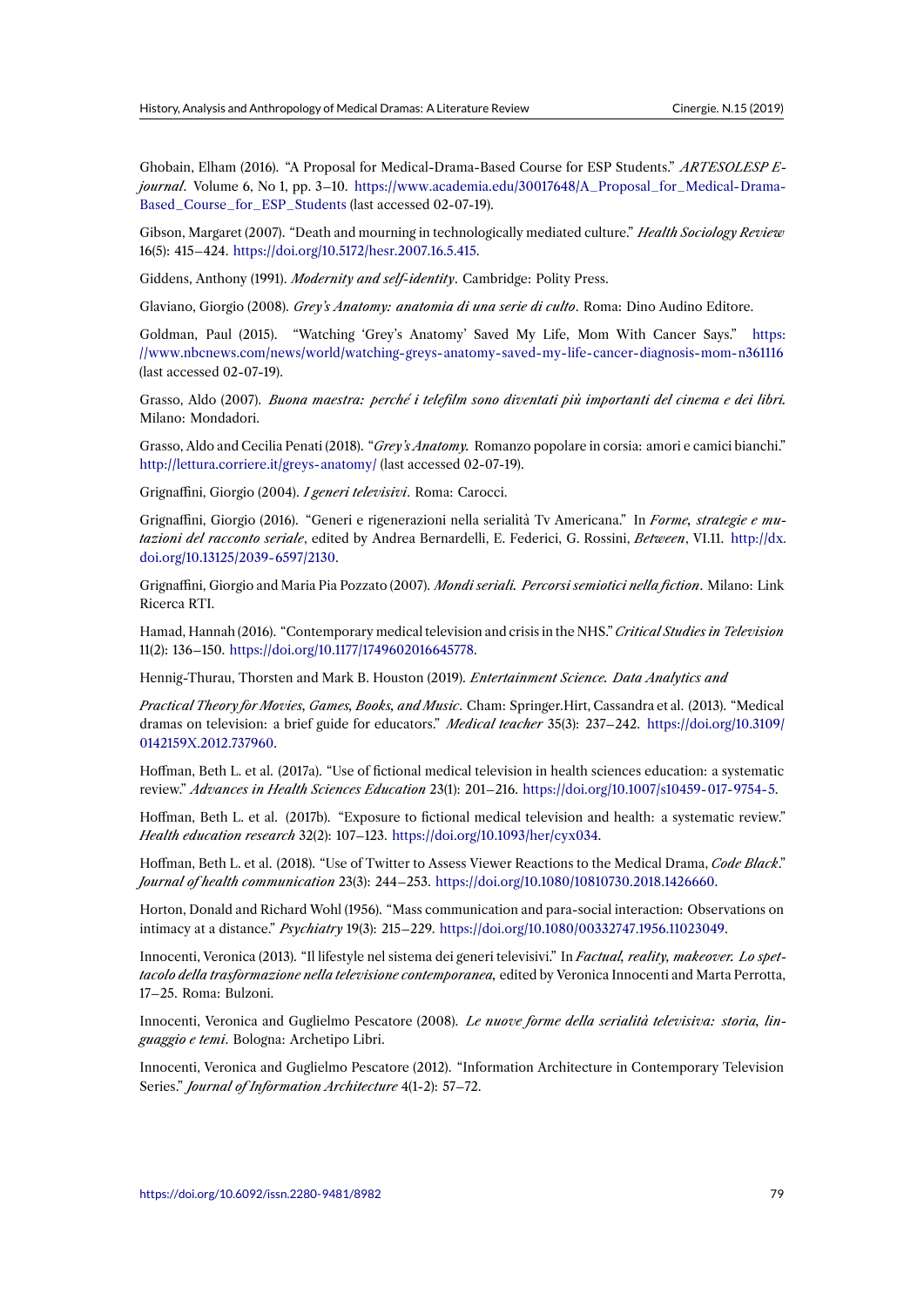Innocenti, Veronica and Guglielmo Pescatore (2018). "The Evolution of Characters in TV Series: Morphology, Selection, and Remarkable Cases in Narrative Ecosystems." In *Reading Contemporary Serial Television Universes*, edited by Paola Brembilla and Ilaria A. De Pascalis, 93–110. New York. Routledge.

Jacobs, Jason (2001) "Hospital drama." In *The Television Genre Book*, edited by Glen Creeber, 24–26. London: Bloomsbury Publishing.

Jacobs, Jason (2003). *Body Trauma Tv: The New Hospital Dramas.* London: BFI.

Jacoby, Henry (2009). *House and philosophy: Everybody lies (Vol. 3).* Hoboken, NJ: John Wiley & Sons.

Jain, Parul and Michael D. Slater (2013). "Provider portrayals and patient-provider communication in drama and reality medical entertainment television shows." *Journal of Health Communication* 18(6): 703–722. https: //doi.org/10.1080/10810730.2012.757388.

Jenkins, Henry (2006). *Convergence Culture: Where Old and New Media Collide*. New York-London: New York University Press.

[Jenner, Mareike \(2017\). "Binge-watching](https://doi.org/10.1080/10810730.2012.757388): Video-on-demand, quality TV and mainstreaming fandom." *International Journal of Cultural Studies* 20(3): 304–320. https://doi.org/10.1177/1367877915606485.

Jullier, Laurent and Barbara Laborde (2012). *Grey's anatomy: du coeur au care*. Paris: Presses universitaires de France.

Karp, Julie Katz (2014). "Transfusion medicine on A[merican television."](https://doi.org/10.1177/1367877915606485) *Transfus Med* 24(1): 27–32. https: //doi.org/10.1111/tme.12097.

Kennedy, May G. et al. (2011). "Effects of a television drama about environmental exposure to toxic substances." *Public Health Reports* 126(1): 150–159. https://doi.org/10.1177/00333549111260S119.

[Kuorikoski, Niina \(2010\). "A](https://doi.org/10.1111/tme.12097)natomy of a Lesbian Relationship and Its Demise: The First Lesbian Relationship of the Medical Drama *Grey's Anatomy*." In *Queers in American Popular Culture*, vol. 2: 47. Praeger.

Lait, Margaret (1987). "The use of soa[p operas in nurse education."](https://doi.org/10.1177/00333549111260S119) *Nursing Standard* 14(29): 38–40. https: //search.proquest.com/docview/219817680?accountid=9652 (last accessed 02-07-19).

Levine, Elana (2013). "*Grey's Anatomy*: Feminism." In *How to Watch Television*, edited by Ethan Thompson and Jason Mittell, 139–147. New York: NYU Press.

[Long, Amy \(2011\). "Diagnosing drama:](https://search.proquest.com/docview/219817680?accountid=9652) *Grey's Anatomy*, blind casting, and the politics of representation." *The Journal of Popular Culture* 44(5): 1067–1084. https://doi.org/10.1111/j.1540-5931.2011.00888.x.

Lotz, Amanda D. (2007). *The Television Will Be Revolutionized*. Second Edition. New York: New York University Pressbook.

Lusuardi, Nicola (2010). *La rivoluzione seriale*[. Roma: Dino Audino.](https://doi.org/10.1111/j.1540-5931.2011.00888.x)

Matrix, Sidneyeve (2014). "The Netflix effect: Teens, binge watching, and on-demand digital media trends." *Jeunesse: Young People, Texts, Cultures* 6(1): 119–138. https://doi.org/10.1353/jeu.2014.0002.

Mattingly, Cheryl (1998). *Healing dramas and clinical plots: The narrative structure of experience (Vol. 7)*. Cambridge: Cambridge University Press.

McCabe, Janet and Kim Akass (2007). *Quality tv: Co[ntemporary American Television and](https://doi.org/10.1353/jeu.2014.0002) Beyond.* London: I. B. Tauris.

Meyrowitz, Joshua (1993). *No sense of place. The impact of electronic media on social behavior.* Oxford: Oxford University Press.

Mikulencak, Mandy (1995). "Fact or fiction? Nursing and realism on TV's newest medical dramas." *The American Nurse* 27(2): 31.

Mittell, Jason (2001). "A cultural approach to television genre theory." *Cinema Journal* 40(3): 3–24.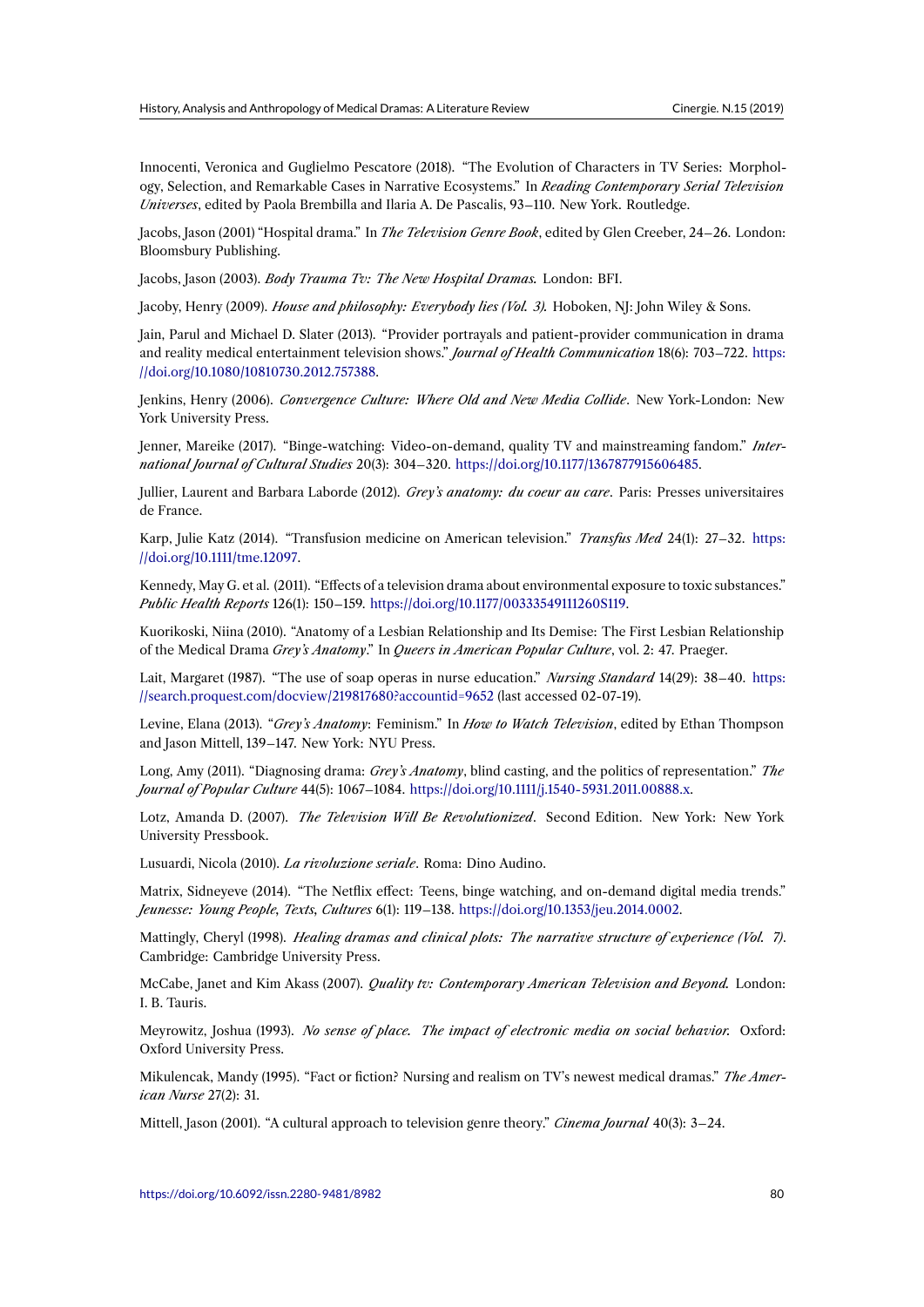Mittell, Jason (2004). *Genre and television: From cop shows to cartoons in American culture*. New York: Routledge.

Mittell, Jason (2017). *Genre. In Keywords for Media Studies*. New York: New York University Press.

Moeller, Andrew D. et al. (2011). "Depiction of seizure first aid management in medical television dramas." *The Canadian Journal of Neurological Sciences* 38(5): 723–727. https://doi.org/10.1017/S0317167100054093.

Murphy, Sheila T. et al. (2011). "Involved, transported, or emotional? Exploring the determinants of change in knowledge, attitudes, and behavior in entertainment-education." *Journal of Communication* 61(3): 407–431. https://doi.org/10.1111/j.1460-2466.2011.01554.x.

Muusses, Linda D. et al. (2012). "Chemotherapy and informationseeking behaviour: characteristics of patients using mass-media information sources." *Psychooncology* 21(9): 993–1002. https://doi.org/10.1002/pon.1997.

[Newcomb, Horace M. \(1984\). "On the dialogic](https://doi.org/10.1111/j.1460-2466.2011.01554.x) aspects of mass communication." *Critical Studies in Media Communication* 1(1): 34–50. https://doi.org/10.1080/15295038409360012.

Nielsen (2015). "First impressions: When and why social program engagement matters." [http://www.nielse](https://doi.org/10.1002/pon.1997)n. com/us/en/insights/news/2015/first-impressions-when-and-why-social-program-engagement-matters.html (last accessed 02-07-19).

O'Connor, Michael M. (1998). "The role of the television drama ER in medical student life: entertainment or socialization?" *The Journal of the American Medical Association* 280(9): 854–855. htt[ps://doi.org/10.1001/](http://www.nielsen.com/us/en/insights/news/2015/first-impressions-when-and-why-social-program-engagement-matters.html) [jama.280.9.854.](http://www.nielsen.com/us/en/insights/news/2015/first-impressions-when-and-why-social-program-engagement-matters.html)

Ono, Kent A. (2011). "Postracism: A theory of the"post-" as political strategy." *Journal of Communication Inquiry* 34(3): 227–233.

[Ostherr, Kirsten](https://doi.org/10.1001/jama.280.9.854) (2013). *Medical Visions: Producing the Patient Through Film, Television, and Imaging Technologies*. New York: Oxford University Press.

Palmieri, Attilio (2015). *The Knick*. Osservatorio TV 2015. Rigel Edizioni

Penati, Cecilia (2017). *I generi televisivi come pratiche*. In *La televisione. Modelli teorici e percorsi d'analisi*, 79–92. Roma: Carocci.

Pescatore, Guglielmo (2018). *Ecosistemi Narrativi. Dal fumetto alla serie TV.* Roma: Carocci.

Pescatore, Guglielmo, Veronica Innocenti and Paola Brembilla (2014). "Selection and Evolution in Narrative Ecosystems: A Theoretical Framework for Narrative Prediction." IEEE International Conference on Multimedia and Expo Workshops, 2015. https://doi.org/10.1109/ICMEW.2014.6890658.

Pescatore, Guglielmo and Marta Rocchi (2018). "Dalle definizioni ai modelli degli ecosistemi narrativi. Prospettive di ricerca." In *Ecosistemi Narrativi. Dal fumetto alle serie TV*, edited by Guglielmo Pescatore, 229–244. Roma: Carocci.Peters, H. P. (19[94\). "Mass Media as an Information Channel an](https://doi.org/10.1109/ICMEW.2014.6890658)d Public Arena." *Risk: Health, Safety & Environment* 5(3): 241–250.

Pezzotta, Alberto (1992). *Forme del melodramma*. Roma: Bulzoni Editore.

Pfau, Michael et al. (1995). "The influence of television viewing on public perceptions of physicians." *Journal of Broadcasting & Electronic Media* 39(4): 441–458.

Philips, Deborah (2000). "Representation and Reading: The Slipperiness of Gender Identity. Medicated Soap: The Woman Doctor in Television Medical Drama." In *Frames and Fiction on Television. The politics of identity within drama* edited by Bruce Carson and Margaret Llewellyn-Jones. Exeter: Intellect Books.

Pompilus, Ernst-Stephen (2011). *Explanation of Dr. Gregory House Personality from "House, MD" medical drama from Fox network using both Neo-Analytic/Ego and Behavioral Perspectives*.

Portanova, Jaclyn et al. (2015). "It isn't like this on TV: Revisiting CPR survival rates depicted on popular TV shows." *Resuscitation* 96:148–50. https://doi.org/10.1016/j.resuscitation.2015.08.002.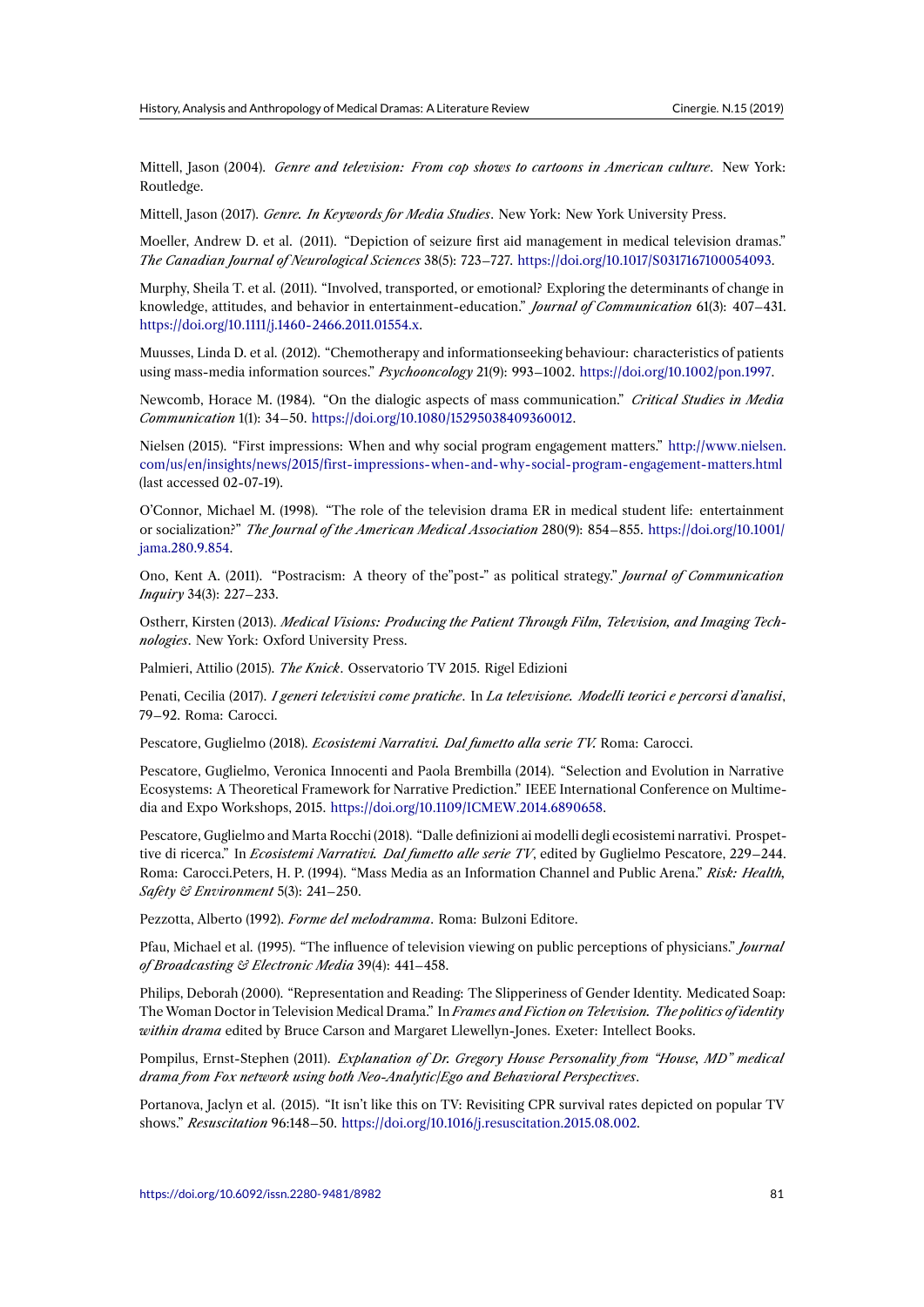Porteous, Julie et al. (2013). "NetworkING: using character relationships for interactive narrative generation." In *Proceedings of the 2013 international conference on Autonomous agents and multi-agent systems*, 595–602. International Foundation for Autonomous Agents and Multiagent Systems.

Porteous, Julie et al. (2015). "Using Social Relationships to Control Narrative Generation." In *AAAI Conference on Artificial Intelligence*, 4311–4312.

Pravadelli, Veronica (2006). "Feminist Film Theory e Gender Studies." In *Metodologie di analisi del film*, edited by Paolo Bertetto, 59–102. Bari-Roma: Laterza.

Primack, Brian A. (2012). "*ER* vs. ED: a comparison of televised and real-life emergency medicine." *Journal of Emergency Medicine* 43(6): 1160–1166. https://doi.org/10.1016/j.jemermed.2011.11.002.

Quick, Brian L. (2009). "The Effects of Viewing *Grey's Anatomy* on Perceptions of Doctors and Patient Satisfaction." *Journal of Broadcasting & Electronic Media* 53(1): 38–55. https://doi.org/10.1080/08838150802643563.

Roshetko, Katelyn (2016). *A Rhetoric[al Analysis of the Feminist and Patriarchal T](https://doi.org/10.1016/j.jemermed.2011.11.002)hemes within Shonda Rhimes' Television Shows "Grey's Anatomy," "Scandal," and "How To Get Away With Murder"*. Liberty University.

Rossmann, C. (2003). Sabine Krajewski: Life Goes On. Sometimes It Doesn't. A Comparative Study of Medical Drama in the US, Great Britain and Germany. Frankfurt: Lang, 2002. MEDIEN UND KOMMUNIKATION-SWISSENSCHAFT, (3/4), 624. https://doi.org/10.5771/1615-634x-2003-3-624.

Serrone, Rosemarie O. et al. (2018). "*Grey's Anatomy* effect: television portrayal of patients with trauma may cultivate unrealistic patient and family expectations after injury." *Trauma surgery & acute care open* 3(1): e000137. https://doi.org/10.113[6/tsaco-2017-000137.](https://doi.org/10.5771/1615-634x-2003-3-624)

Stinson, Mary Elizabeth and Kenneth A. Heischmidt (2012). "Patients' Perceptions of Physicians: A Pilot Study of the Influence of Prime-Time Fictional Medical Shows." *Health Marketing Quarterly* 29(1): 66–81. https://d[oi.org/10.1080/07359683.2012.652579.](https://doi.org/10.1136/tsaco-2017-000137)

Strauman, Elena C. and Bethany C. Goodier (2011). "The doctor (s) in house: an analysis of the evolution of the television doctor-hero." *Journal of Medical Humanities* 32(1): 31–46. https://doi.org/10.1007/s10912-010- [9124-2.](https://doi.org/10.1080/07359683.2012.652579)

Strauman, Elena C. and Bethany C. Goodier (2008). "Not your grandmother's doctor show: A review of Grey's Anatomy, House, and Nip/Tuck." *Journal of Medical Humanities* 29(2): 127–131. [https://doi.org/10.](https://doi.org/10.1007/s10912-010-9124-2) [1007/s1](https://doi.org/10.1007/s10912-010-9124-2)0912-008-9055-3.

Street, Richard L. (2003). "Communication in medical encounters: An ecological perspective." In *Handbook of health communication*, edited by T.L. Thompson, A. M. Dorsey, K. I. Miller, and R. L. Parrott[, 63–93. Mahwah,](https://doi.org/10.1007/s10912-008-9055-3) [NJ: Lawrence Erlbaum As](https://doi.org/10.1007/s10912-008-9055-3)sociates.

Swanepoel, Jan-Hendrik (2012). *Global and local identities: screening the body (politic) in the medical drama series*. PhD dissertation. Stellenbosch: Stellenbosch University.

Thompson, Robert J. (1996). *Television's Second Golden Age: From Hill Street Blues to ER.* Syracuse University Press.

Truthaboutnursing (2007). Truthaboutnursing. http://www.truthaboutnursing.org/ (last accessed 02-07-19).

Turow, Joseph (1989). *Playing doctor*. New York: Oxford University Press.

Turow, Joseph (1996). "Television entertainment and the US health-care debate." *Lancet* 347: 1240–1244. https://doi.org/10.1016/S0140-6736(96)90747-[3.](http://www.truthaboutnursing.org/)

Turow, Joseph (2010). *Playing Doctor: Television, Storytelling, and Medical Power. 2nd edition*. Ann Arbor: University of Michigan Press.

[Turow, Joseph and Lisa Coe \(1985\). "Curing tele](https://doi.org/10.1016/S0140-6736(96)90747-3)vision's ills: The portrayal of health care." *Journal of Communication* 35: 36–51. https://doi.org/10.1111/j.1460-2466.1985.tb02971.x.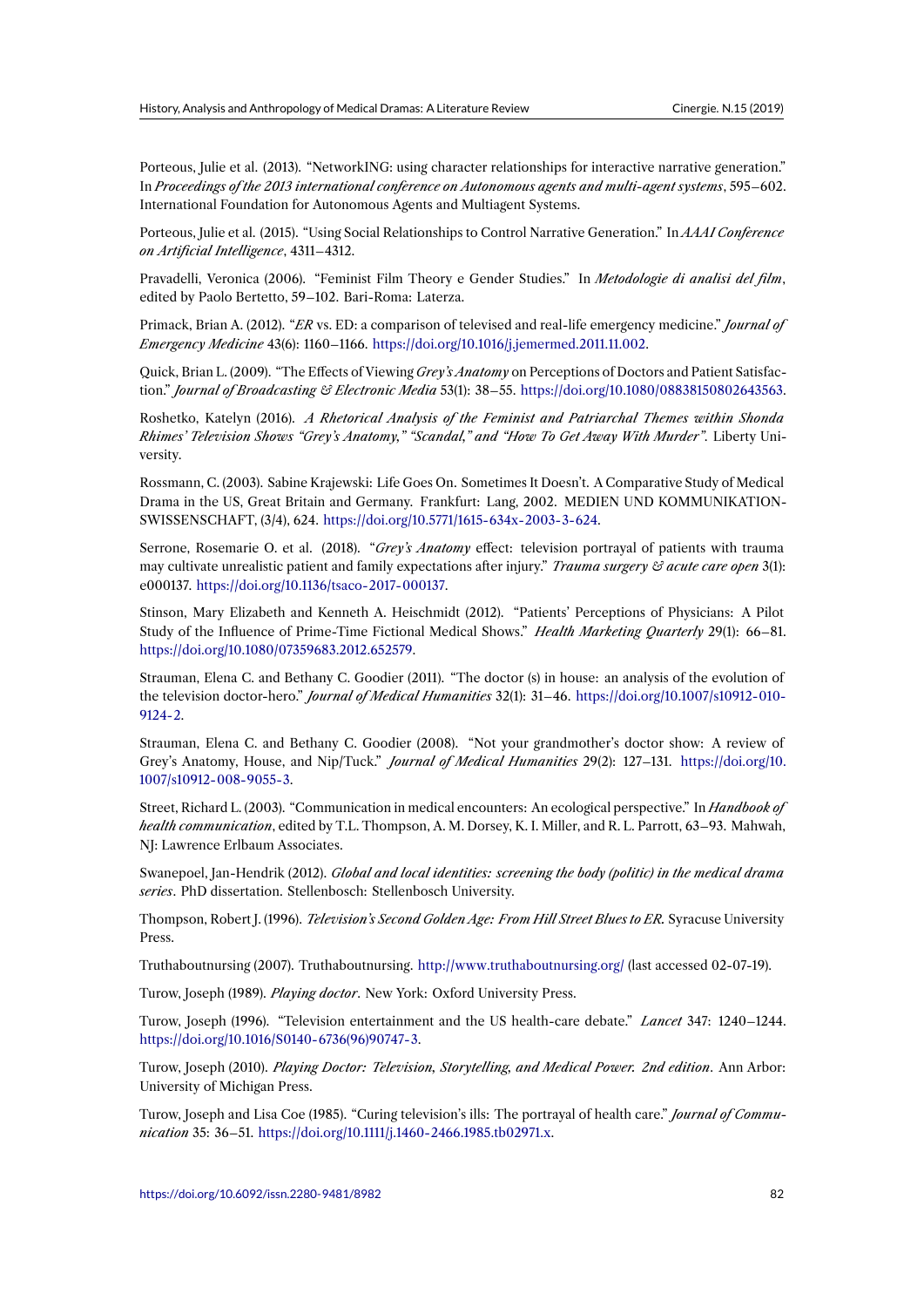Volgy, Thomas and John E. Shwarz (1980). "TV entertainment programming and sociopolitical attitudes." *Journalism Quarterly* 57:150–155. https://doi.org/10.1177/107769908005700125.

Warner, Kristen J. (2015). "The racial logic of *Grey's Anatomy*: Shonda Rhimes and her"post-civil rights, postfeminist" series." *Television & new media* 16(7): 631–647. https://doi.org/10.1177/1527476414550529.

Washington, Myra (2012). "I[nterracial intimacy: Hegemonic construction](https://doi.org/10.1177/107769908005700125) of Asian American and Black relationships on TV medical dramas." *Howard Journal of Communications* 23(3): 253–271. https://doi.org/10. 1080/10646175.2012.695637.

Weaver, Roslyn et al. (2014). "Medical professionalism on television: Student perceptions and pedagogical implications." *Health: An Interdisciplinary Journal for the Social Study of Health Illness a[nd Medicine](https://doi.org/10.1080/10646175.2012.695637)* 18(6): 597–612. [https://doi.org/10.1](https://doi.org/10.1080/10646175.2012.695637)177/1363459314524804.

Whybrew, Si (2015). " 'You decided for me?' Deconstructing the Representation of Intersexuality on the Canadian Medical TV Drama Saving Hope." *Conference: The State of the Nation: American Women in the Twenty-First Century*[. Maria Curie-Skłodowska University,](https://doi.org/10.1177/1363459314524804) Lublin, Poland.

Wicclair, Mark R. (2008). "The pedagogical value of *House, M.D*.--can a fictional unethical physician be used to teach ethics?" *The American Journal of Bioethics* 8(12): 16–17. https://doi.org/10.1080/15265160802478503.

Williams, Raymond (1992). *Television: Technology and Cultural Form*. Middletown: Wesleyan University Press.

Williams, Ruth et al. (2015). "Using TV dramas in medical education." *[Education for Primary Care](https://doi.org/10.1080/15265160802478503)* 26(1): 48–49. https://doi.org/10.1080/14739879.2015.11494308.

Witzel, Kai (2018). "Impact of medical TV series on surgical hospital patient's perception of reality." *Der Unfallchirurg* 121(12): 962–967. https://doi.org/10.1007/s00113-018-0473-z.

Ye, Yinj[iao and Kristina E. Ward \(2010\). "The depiction o](https://doi.org/10.1080/14739879.2015.11494308)f illness and related matters in two top-ranked primetime network medical dramas in the United States: A content analysis." *Journal of Health Communication* 15(5): 555–70. https://doi.org/10[.1080/10810730.2010.492564.](https://doi.org/10.1007/s00113-018-0473-z)

#### **Television Serials**

*E.R.* (NBC, 19[94–2009\)](https://doi.org/10.1080/10810730.2010.492564) *Code Black* (CBS, 2015–2018) *Grey's Anatomy* (ABC, 2005–) *The Adventures of Ozzie and Harriett* (ABC, 1952–1966) *The Good Doctor* (ABC, 2017–) *City Hospital* (CBS, 1951–1953) *Medic* (NBC, 1954–1956) *Dr. Kildare* (NBC, 1961–1966) *Hill Street Blues* (NBC, 1981–1987) *Marcus Welby* (ABC, 1969–1976) *Chicago Hope* (CBS, 1994–2000) *Trauma Center* (ABC, 1983) *The fall Guy* (ABC, 1981–1986) *House M.D.* (Fox, 2004–2012) *Saving Hope* (CTV, 2012–2017)